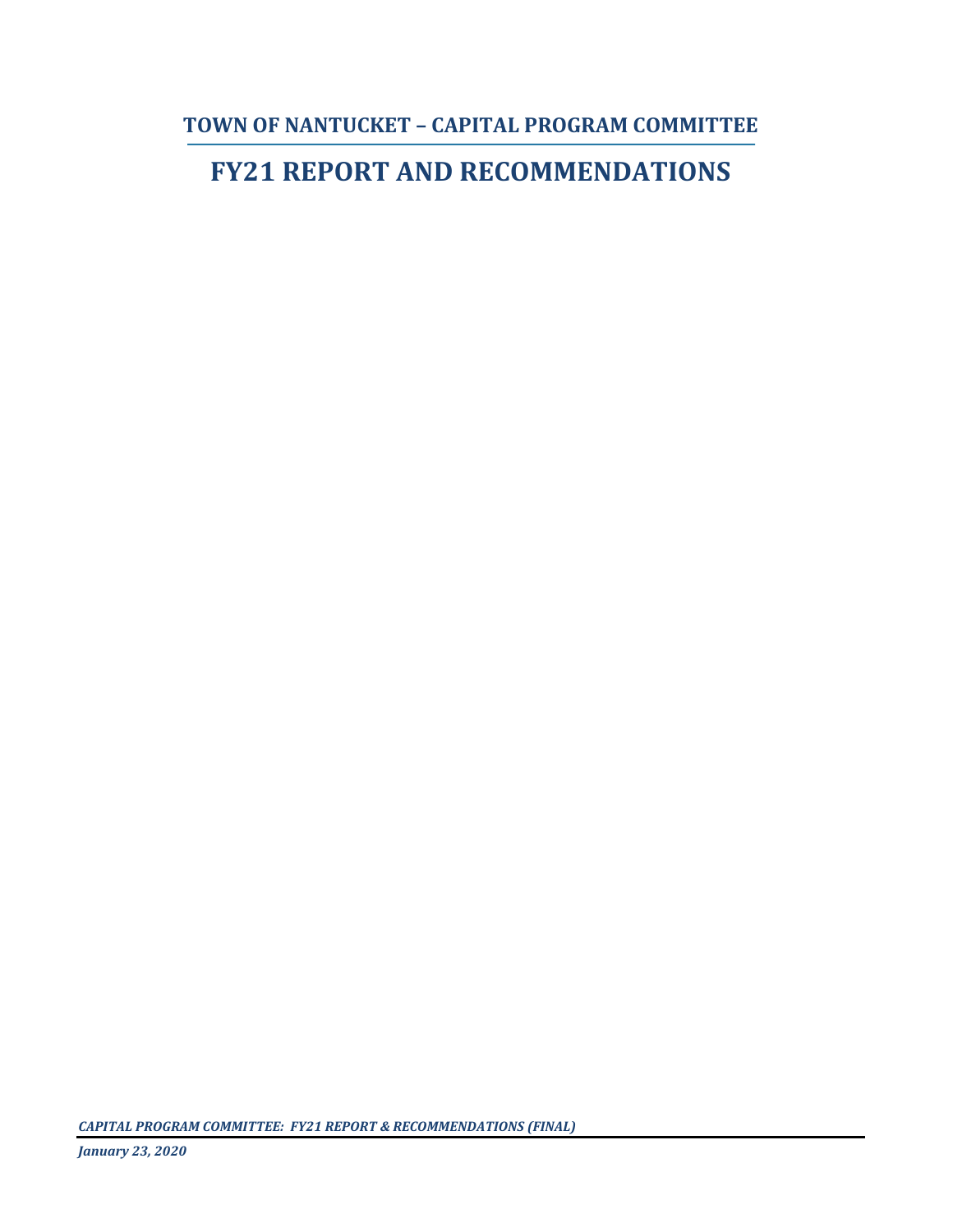# TABLE OF CONTENTS

## Appendices:

| Appendix A – Capital Requests by Account & Department                      |
|----------------------------------------------------------------------------|
| Appendix B – Capital Requests by Funding Source                            |
| Appendix C – Typical MA Municipal Capital Funding Sources                  |
| Appendix D – Town of Nantucket Tax Rate History                            |
| Appendix E – Capital Project Request Form (Specimen)                       |
| Appendix F - Appropriations & Expenditures To-date (FY21 Capital Requests) |
|                                                                            |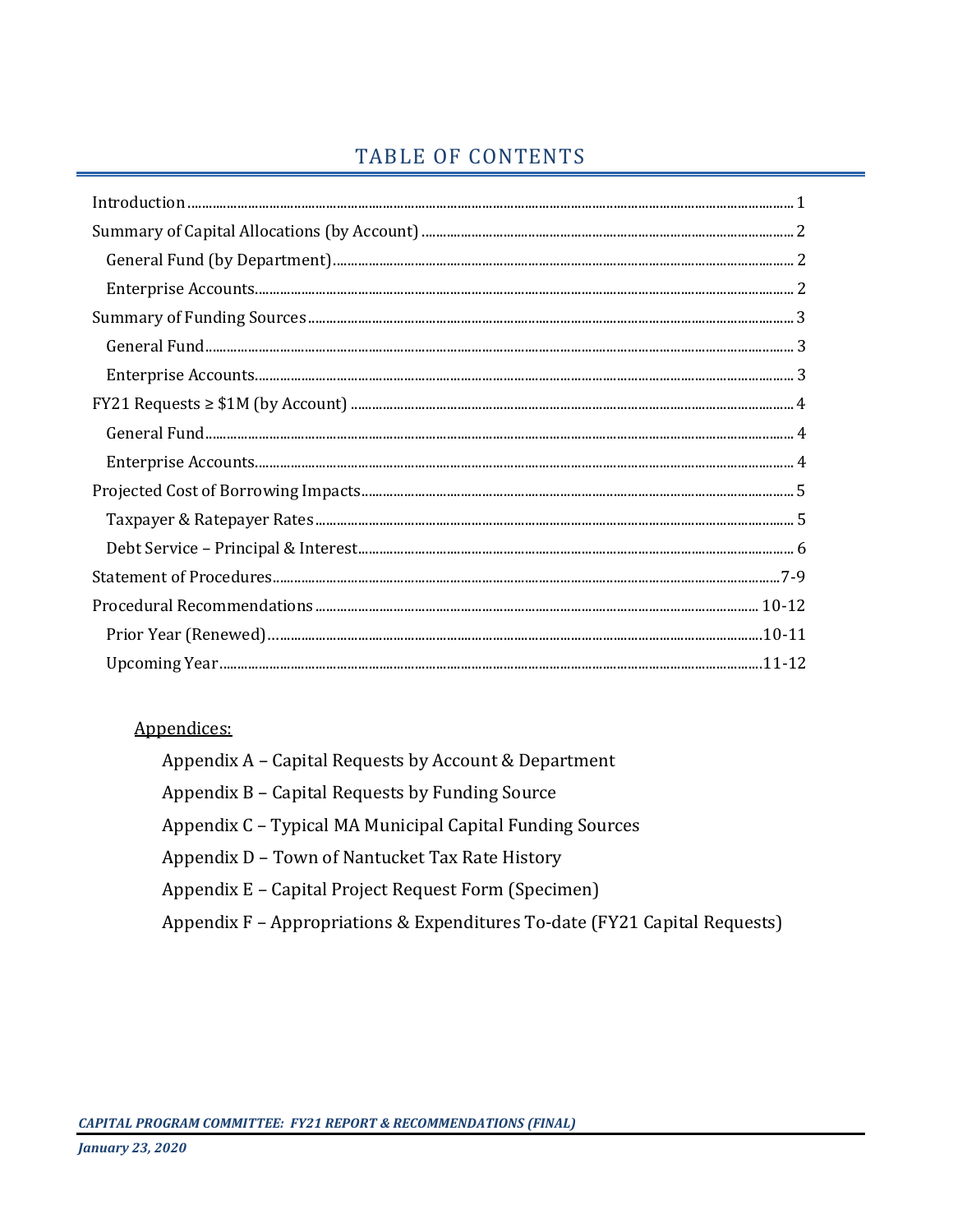The Town of Nantucket (Town) continues to recognize that procurement, construction, and maintenance of its capital assets are critical activities essential to its future fiscal health and the appropriate delivery of services to citizens and businesses. Arising therefrom, the primary objective of Capital Program Committee (CapCom) is to develop, carefully plan, and to maintain a comprehensive Capital Improvement Plan (CIP) that promotes stability and stewardship. The foregoing and all aspects of this report that follow are per revisions to Town Financial Policies & Procedures (FP&P) adopted by the Select Board, November 16, 2016. The FP&P represent a best practice requirement of the Town to participate in, and benefit from, the Massachusetts Community Compact program.

This report is the culmination of many dedicated hours of the CapCom, our Town Manager & Administration, the Finance Department, Department Heads, and others. CapCom is grateful for their ongoing assistance—appropriate development and success of the CIP depends on each of these efforts and objective professionalism—we take this opportunity to thank all involved for their timely contributions.

Respectfully, the Town of Nantucket Capital Program Committee:

Chairman, At-large – Stephen Welch Vice Chairman, At-large – Peter Kaizer Secretary, At-large – Richard Hussey Board of Selectmen Representative – Jason Bridges Finance Committee Representative – Peter McEachern Member-At-Large Representative – Christy Kickham, NP&EDC Representative – Nathanial Lowell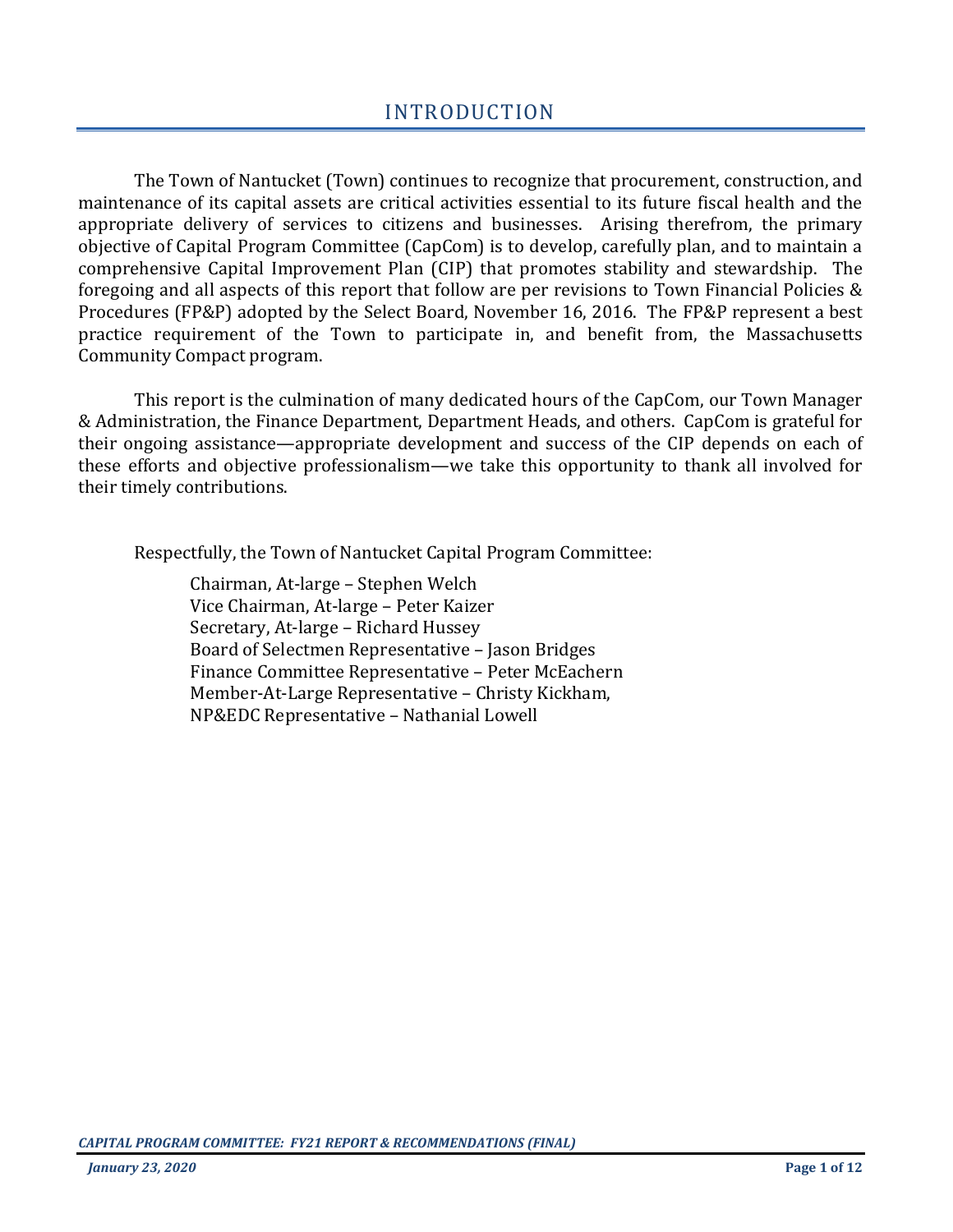For Fiscal Year 2021 (FY21), of 67 requests totaling \$52.94M, the Capital Program Committee recommends capital allocations for 59 requests totaling \$42.28M; all values are shown in millions (M).

# **GENERAL FUND & ENTERPRISE ACCOUNT TOTALS: \$42.28M**

# **GENERAL FUND (BY DEPARTMENT)**

| Dept. Public Works (DPW)   |       |
|----------------------------|-------|
| Facilities                 |       |
| General                    |       |
| Transportation             | 10.89 |
| Fire Dept.                 |       |
| IS/GIS                     |       |
| Marine                     |       |
| Police                     |       |
| School                     |       |
| <b>Town Administration</b> |       |
|                            |       |

**General Fund Total: \$20.04M**

## **ENTERPRISE ACCOUNTS**

| Airport                         |                                            | <b>S8.08M</b> |
|---------------------------------|--------------------------------------------|---------------|
| Sewer                           |                                            | \$12.00M      |
| Solid Waste                     |                                            | \$1.06M       |
| <b>Wannacomet Water Company</b> |                                            | \$1.10M       |
|                                 | <b>Enterprise Accounts Total: \$22.24M</b> |               |

*See too:* 

Appendix A – Capital Requests by Account & Department (w/Request Descriptions)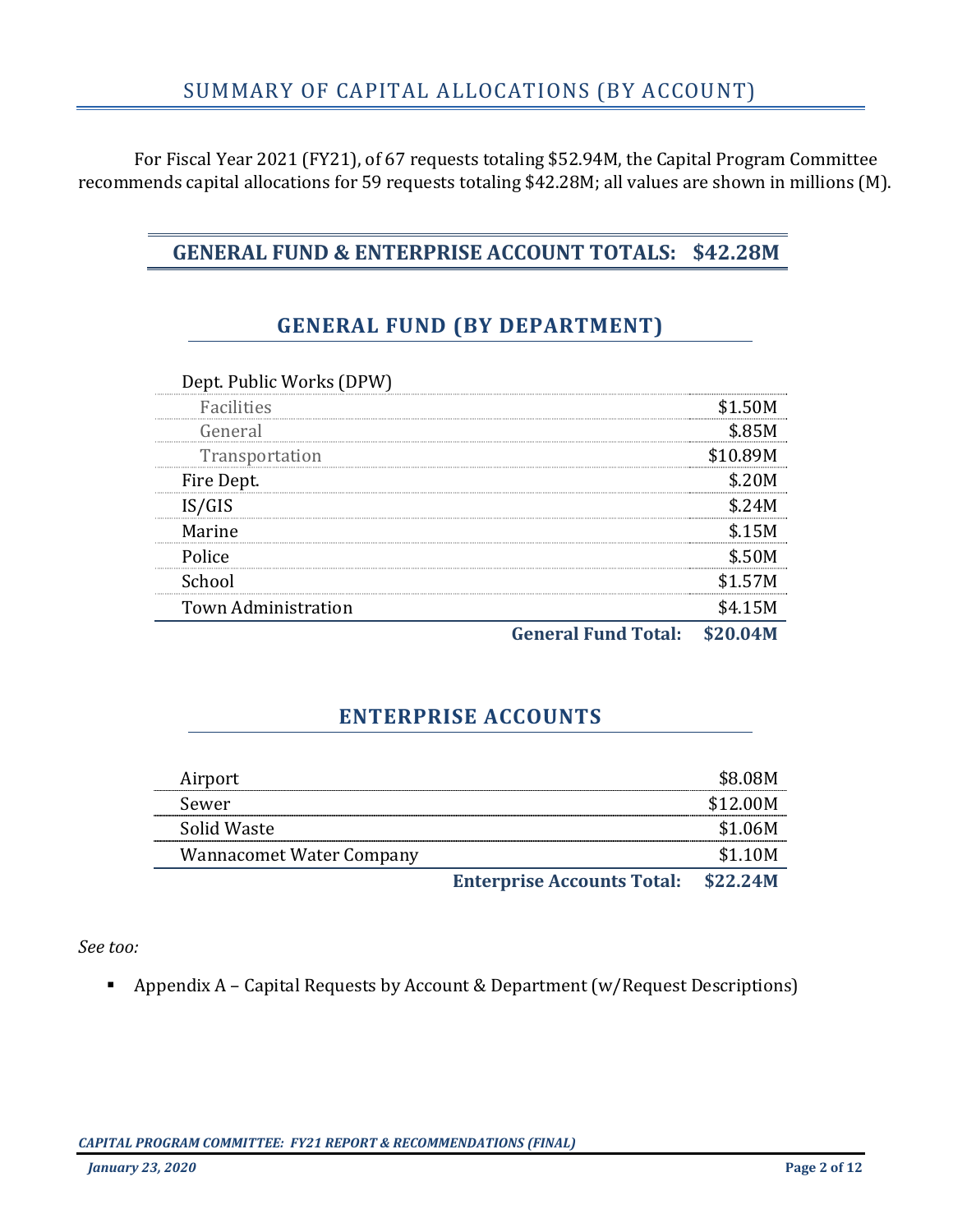# SUMMARY OF FUNDING SOURCES

Shown are funding sources for General Fund & Enterprise Accounts:

## GENERAL FUND

| Ambulance Reserve |                                     | S. 10M<br> |
|-------------------|-------------------------------------|------------|
| <b>Borrowing</b>  |                                     | \$1.03M    |
| Capital Exclusion |                                     | \$1.16M    |
| Debt Exclusion    |                                     | \$11.45M   |
| Free Cash         |                                     | \$5.95M    |
| Reappropriation   |                                     | \$35M      |
|                   | <b>General Fund Total: \$20.04M</b> |            |

\* = Within the Levy Limit

# ENTERPRISE ACCOUNTS

| <b>Borrowing</b>         |                                            | \$19.72M |
|--------------------------|--------------------------------------------|----------|
| Free Cash                |                                            | \$.02M   |
| Raise & Appropriate*     |                                            | \$1.03M  |
| <b>Retained Earnings</b> |                                            | \$1.46M  |
|                          | <b>Enterprise Accounts Total: \$22.24M</b> |          |

\* = Capital required by Town of Nantucket Code, see Appendix B, Enterprise Accounts footnote #5

*See too:* 

- Appendix B Capital Requests by Funding Source
- Appendix C Typical MA Municipal Capital Funding Sources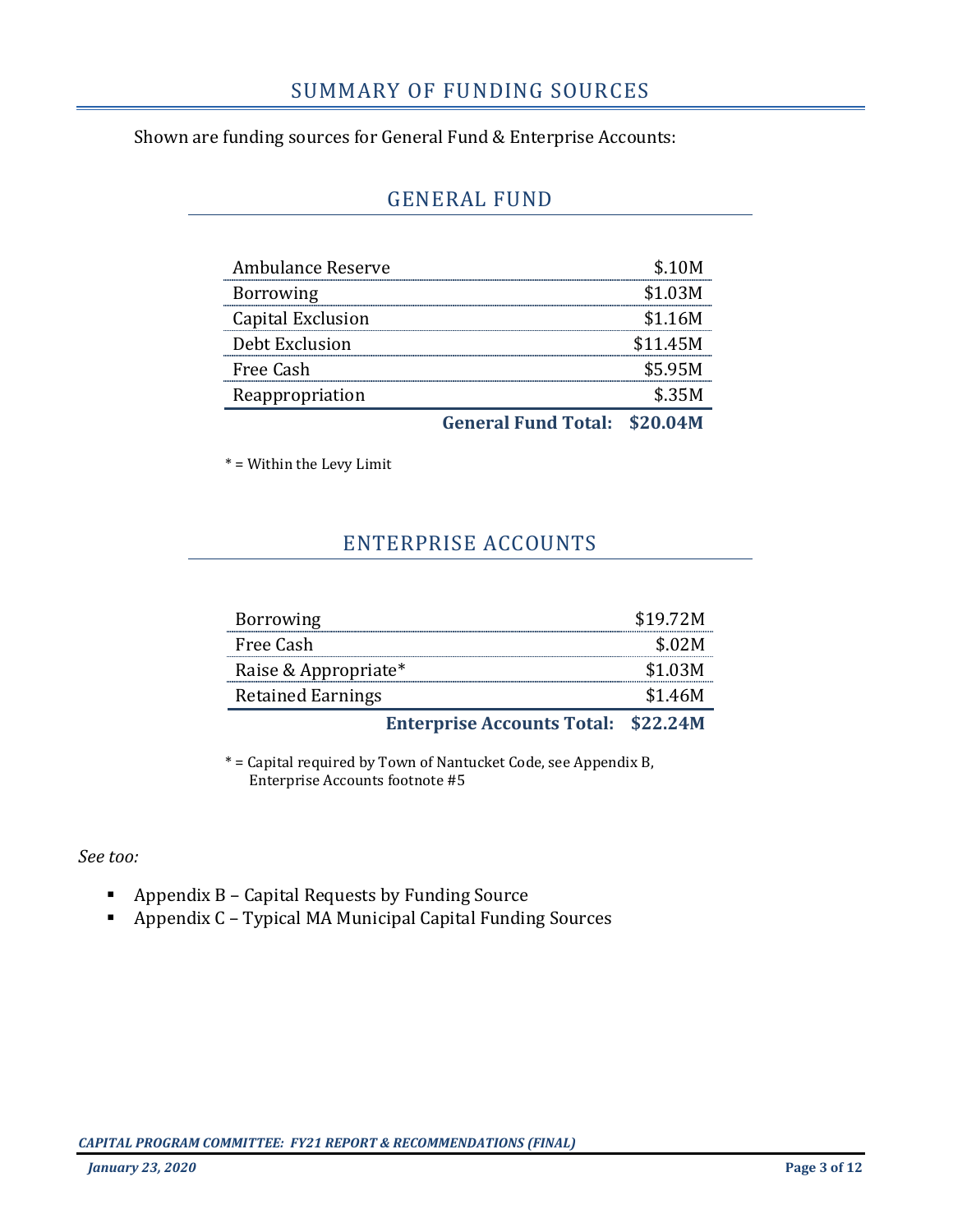Shown are capital requests of greater than or equal to \$1M, by Fund-type, keyed to each request's Project Code:

# GENERAL FUND

| <b>ADMIN</b> | Children's Beach Storm Water Pump (HMP ID #F9)           | \$3.30M |
|--------------|----------------------------------------------------------|---------|
| DPW-TRANS    | Newtown Rd. Impry. (Select Board Strategic Plan (SB SP)) | \$1.15M |
|              | DPW-TRANS Sidewalk Improvement Plan (SB SP)              | \$1.03M |
| DPW-TRANS    | Surfside Road Area: Phase II - Lovers Lane Improvements  | \$3.27M |
| DPW-TRANS    | Waitt Drive (6FG)/Amelia Drive                           | \$3.72M |

# ENTERPRISE ACCOUNTS

| AIRPORT        | Airport Improvement Program (AIP) Projects       | \$6.12M |
|----------------|--------------------------------------------------|---------|
| <b>AIRPORT</b> | Fuel Farm Rehabilitation - Suppl. Request1       | \$1.06M |
| <b>SEWER</b>   | 108-120 Baxter Rd. Sewer Design/Const. (Phase 1) | \$2.00M |
| <b>SEWER</b>   | <b>Airport Rd Pump Station Upgrades</b>          | \$1.00M |
| <b>SEWER</b>   | South Shore Road Sewer                           | \$1.50M |
| <b>SEWER</b>   | Surfside Roads Area Sewer Improvements (Phase 1) | \$2.00M |
| <b>SEWER</b>   | Surfside WWTF Membrane Upgrades                  | \$4.00M |
| <b>WATER</b>   | Water Main Replacement                           | \$1.10M |

*See too:* 

Appendix A – Capital Requests by Account & Department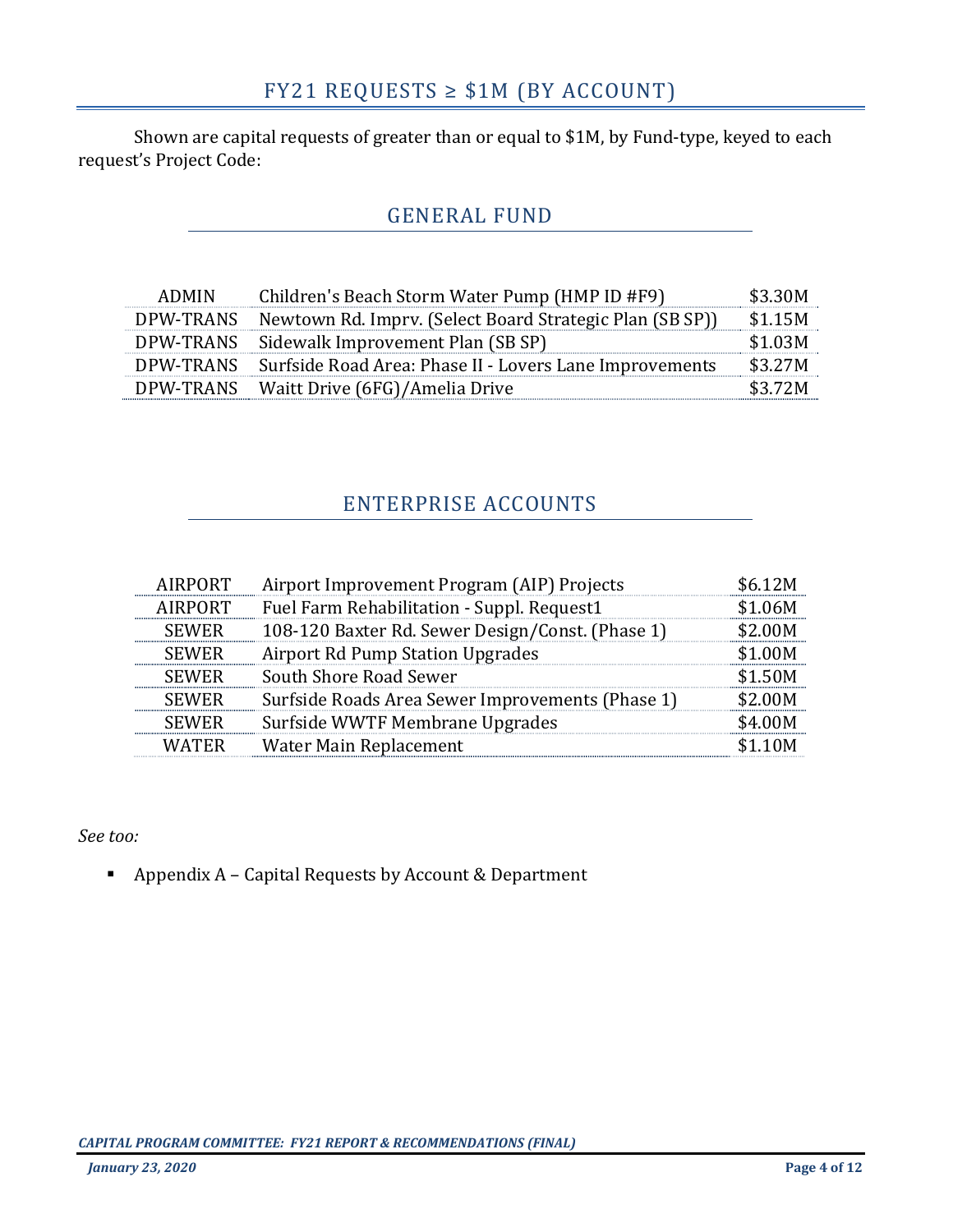|                                                       |                                    | <b>Residential</b>                  |    | Com./Ind./PP             |                                     |    | <b>Open Space</b>        |                                     |    |                          |
|-------------------------------------------------------|------------------------------------|-------------------------------------|----|--------------------------|-------------------------------------|----|--------------------------|-------------------------------------|----|--------------------------|
| <b>Project/Purpose</b>                                | <b>Type of</b><br><b>Exclusion</b> | <b>Projected</b><br><b>Increase</b> |    | <b>Projected</b><br>Rate | <b>Projected</b><br><b>Increase</b> |    | <b>Projected</b><br>Rate | <b>Projected</b><br><b>Increase</b> |    | <b>Projected</b><br>Rate |
| Capital Equipment<br>Exclusion <sup>1</sup>           | Capital                            | \$0.0475                            | \$ | 3.50                     | \$0.0818                            | \$ | 5.94                     | \$0.0427                            | \$ | 3.33                     |
| Newton Road<br>Improvements                           | Debt                               | \$0.0034                            | \$ | 3.45                     | \$0.0068                            | \$ | 5.87                     | \$0.0006                            | \$ | 3.29                     |
| Children's Beach Storm<br>Water Pump (HMP ID #F9)     | Debt                               | \$0.0099                            | \$ | 3.46                     | \$0.0178                            | \$ | 5.88                     | \$0.0068                            | \$ | 3.30                     |
| Surfside Road Area: Phase<br>II - Lovers Lane Roadway | Debt                               | \$0.0098                            | \$ | 3.46                     | \$0.0177                            | \$ | 5.88                     | \$0.0067                            | \$ | 3.30                     |
| Waitt & Amelia Drive<br>(Supplemental)                | Debt                               | \$0.0111                            | \$ | 3.46                     | \$0.0200                            | \$ | 5.88                     | \$0.0080                            | \$ | 3.30                     |
|                                                       | Totals:                            | \$0.0817                            | \$ | 3.53                     | \$0.1440                            | \$ | 6.00                     | \$0.0647                            | \$ | 3.35                     |

### GENERAL FUND – PROJECTED TAXPAYER IMPACTS

#### *Assumptions*:

÷

- Assumptions are based on FY20 approved values and tax rates using a shift of 1.70 and Residential Exemption of 25%

- FY20 Residential Tax Rate is \$3.45 per thousand.

- FY20 Commercial Tax Rate is \$5.86 per thousand

- FY20 Open Space Rate is \$3.29 per thousand

- CIP=Commercial, Ind. & Personal Property. \$2M was selected as the benchmark assessment for commercial properties

- Principal and Interest charges are based on 4% over 20 years

*Notes*:

- The true average commercial property value is \$1,520,366. Most of the resort and retail parcels are mixed use

- There are currently 17 properties classified as Open Space. Their average value is \$118,682

- Nantucket has not adopted an "Open Space Discount"; difference between Open Space & Res. is the cost of the Res. Exemption

<sup>1</sup> = For specific Requests, see Appendix B – Capital Requests by Funding Source, General Fund/Capital Exclusions

*See too:* "Appendix D – Town of Nantucket Tax Rate History"

### ENTERPRISE ACCOUNTS – RATEPAYER IMPACTS

Water & Sewer: To set revenue requirements resulting in a rate schedule adequate for its needs, the Wannacomet Water Co. Commission has undertaken a review of costs for ongoing operations, existing and anticipated capital improvements, and anticipated necessary reserves. Modifications to rate schedule, through a public hearing process, are not yet complete. Latest posted Wannacomet rate activity is found here:  $h(t)$  https://tinyurl.com/yb7p7gm9. The foregoing is generally accurate for the Town of Nantucket Sewer Dept., through the Town of Nantucket Sewer Commission. A tiered rate structure, to more equitably generate revenue for account obligations is under development; in the interim, temporary rates have been established—see: https://tinyurl.com/v52a5wp .

Airport: The Nantucket Memorial Airport pays its obligations from operating revenue derived from a rate schedule of fees and charges for aeronautical, non-aeronautical, ground transportation, advertising, and other services; its rate schedule is determined by the Nantucket Memorial Airport Commission through a public hearing process. Borrowings authorized (other than for AIP Projects) are typically funded under Bond Anticipation Notes (BANs), which are paid off by certified Retained Earnings. Latest posted rate activity is found here: https://tinyurl.com/yd57ex8z.

*CAPITAL PROGRAM COMMITTEE: FY21 REPORT & RECOMMENDATIONS (FINAL)*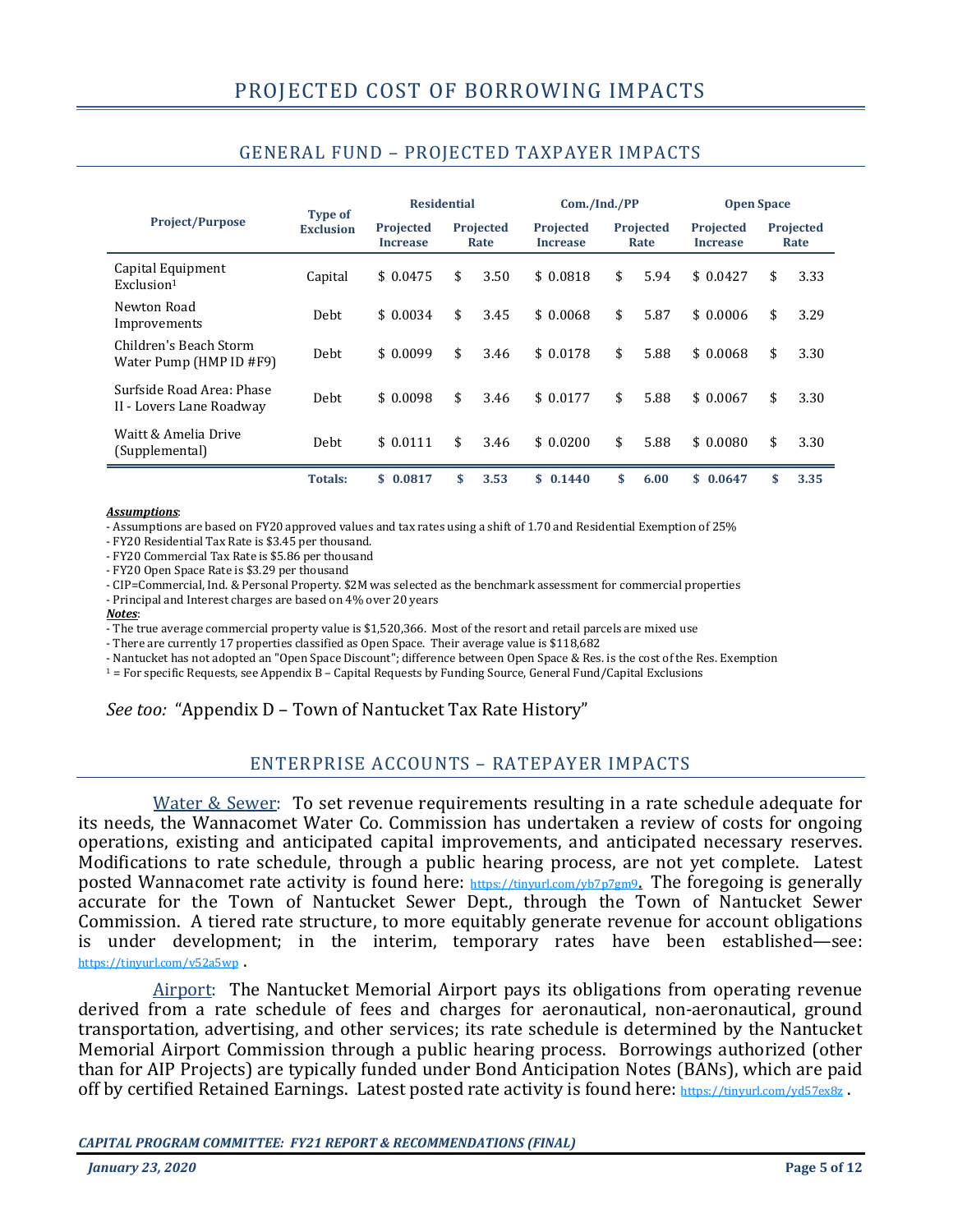At the time of this report, General Fund and Enterprise Accounts Amortization Tables were not available in printable form. As of their availability, a revision to this page will provide weblinks to the tables.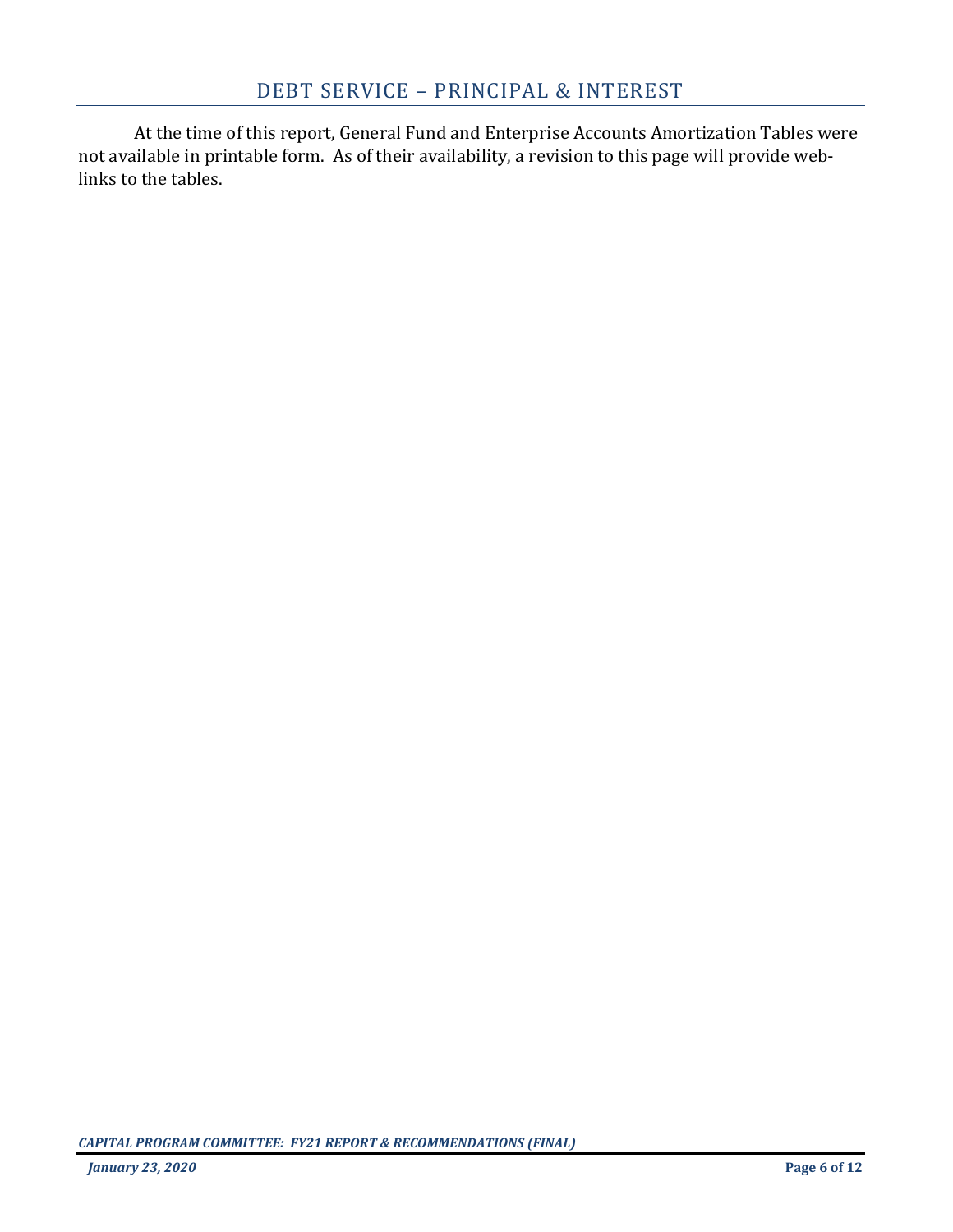To address its mandate (https://tinyurl.com/uj95b7t), which is to help guide the Town's capitalrelated investments and objectives, CapCom maintains certain procedures and undertakes various initiatives. CapCom also conducts an annual self-examination of related matters. Of note at this time:

- *Capital Project Request Forms.* CapCom starts its review process collecting and evaluating comprehensive capital project request forms required of department heads for each capital request. For various utility, by design, form data is entered directly to a relational database; CapCom accesses this information in a secure online environment. After evaluating forms for completeness, CapCom hosts department heads and our Town Manager and Finance Director for in-depth Q&A sessions; supplemental information, requested as applicable, is often provided to help complete CapCom's analysis and evaluation.
- *Prioritization & Ranking.* After comprehensive analysis and evaluation, CapCom prioritizes and ranks each fiscal year capital request:
	- For integrity of process, linking community needs and goals (e.g. service objectives, health and regulatory requirements, and strategic and master plans) and a transparent, unbiased methodology are required.
	- To help address this task, CapCom designed and deployed an Analytical Hierarchy Process (AHP) framework keyed to the Town's FP&P criteria; AHP establishes a comprehensive, rational framework and systematizes valuation and application of multiple, diverse criterion, incorporating the diversity of members' expertise while smoothing subjectivity; wildly oversimplified, it is a mathematically-based, human and social science-informed, blind judging framework. As a result of its use and application, each request is subject to a single set of objective review standards and analyzed in the context of community-wide needs. Use of the worksheet produces a numerical Rank of Relative Importance (RORI) per request, which rankings inform CapCom deliberations. Perhaps of interest—not every criterion (and its respective value) applies to every request, and as a result, a RORI value of "80" is actually quite high.
	- Expansion of the RORI (to include financial and social impacts, risk-management variables, Total Cost concepts, and others) and developing its use (to better incorporate criteria of the FP&P, in CapCom and other Town evaluations) are necessary to meet FP&P objectives and better align the Town's capital investment with community goals.

*Note*: Subject to funding availability and deliverability within the upcoming fiscal year, higher-valued RORI requests are typically recommended for funding; lower-valued RORI requests are typically moved into the Town's 10-year CIP; whenever reliable costforecasting is available, that cost is included in the 10-Year CIP and in the alternative, more often than not, order of magnitude placeholder-values are often requested.

## *Annual Timeline & Related:*

In early summer, CapCom begins its capital budgeting cycle. Due to the volume of capital requests and often the complexity and high costs of requests, CapCom's preparation and review (including to incorporate its broader charge) require weekly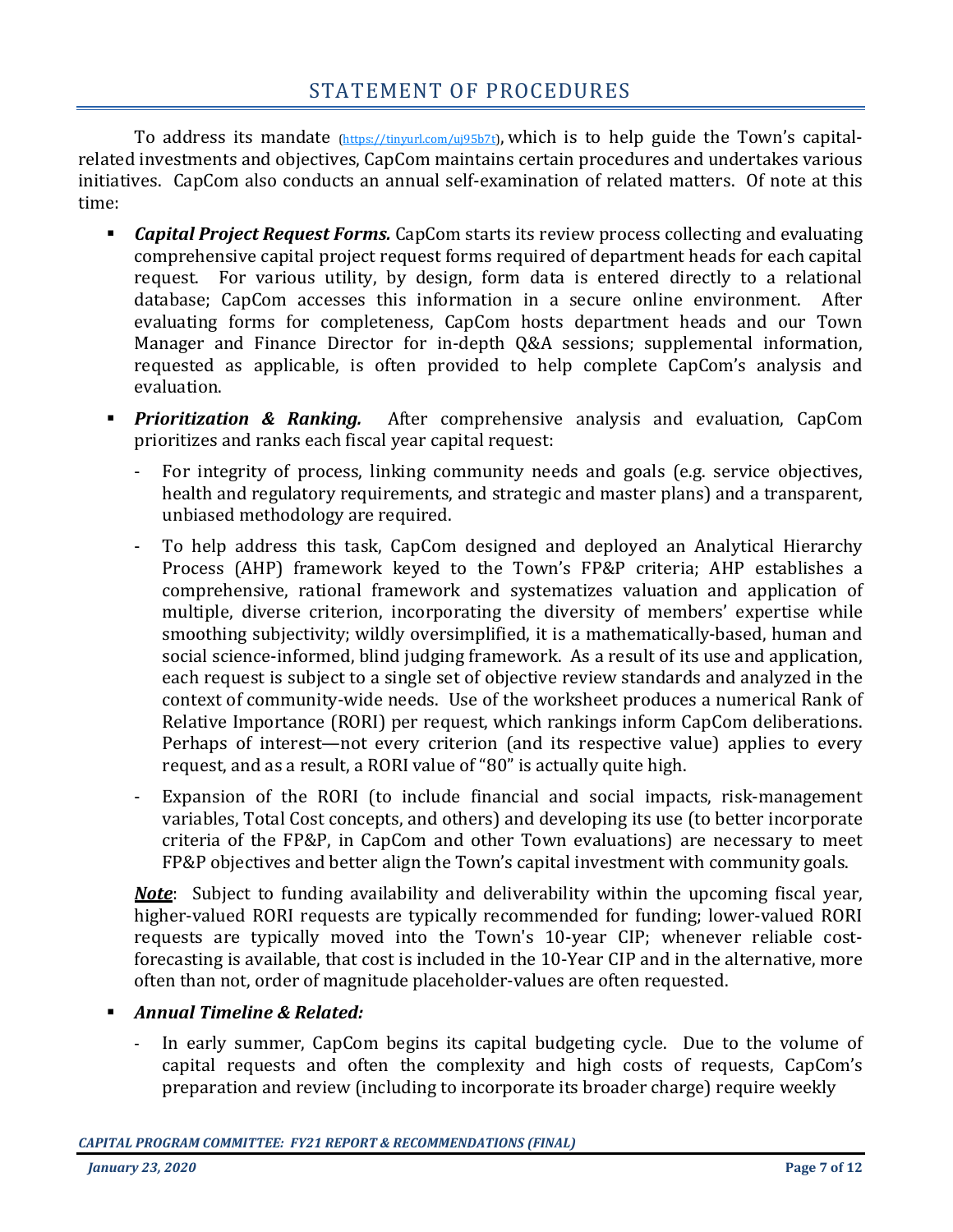- meetings spanning more than half a year—it is fair to state the process is intensive, and more so for a volunteer core. Though no longer community-televised, meetings are open to the public and municipal employees. On subject matter, it's typically dry and no public attends; however, for informational purposes the Town Manager periodically provides Capital Program updates to the Select Board during its regular meetings, and through this televised forum, to the interested public.
- In recent years, facing larger and larger funding requirements and consistent with the FP&P, *CapCom requires and includes reasonably accurate funding sources and tax impacts in its annual report*—this information is included in the report wherever relevant to form a basis of general understanding.
- In mid-December—to facilitate the planning of funding sources for its recommendations and as a material update to the Select Board and FinCom—CapCom broadcasts its up/down fiscal year recommendations through the Town Manager and Finance Director.
- In early-mid January, as a function of other budgetary matters, potential funding sources are identified by the Town's Finance Director and Town Manager; shortly thereafter, CapCom meets to review, discuss, and vote its recommendation on funding sources and to reconcile discrepancies, if any, with the Town Manager.
- In mid-January, after the Select Board preliminarily adopts capital funding sources, tax rate impacts are tallied for inclusion in the CapCom report and for later notice (per Commonwealth regulation).
- In late-mid January, with relevant information in hand, CapCom prepares its draft report. Given the strong interrelationship between its recommended requests, funding sources and capacity, tax impacts and the like, CapCom drafts its report after relevant information is fully, or at least reasonably, gathered.
- In late January, after final review by its membership, CapCom issues its final annual report with recommendations, with original copy provided to the Select Board and FinCom at a joint meeting.

*Note*: This year, as in the past, Town capacity and resource issues led to a material number of requests being untimely or incomplete. To address late requests and maintain proper diligence, CapCom again modified its meeting schedules, repeatedly, extending its requestrelated review schedule with forbearance; this rescheduling impacted other review duties such as the depth of out-year and capital project status updates. To be clear, Town capacity and resource issues are not the fault of any particular party but rather, they are the result of Town growing pains which require proactive and ongoing measures (including as provided in our Recommendations that follow) to quickly mature the Town's capital asset management practices.

### *Other Communication & Planning:*

- *Committee Updates.* CapCom affirms the utility of Select Board and FinCom receiving updates on material matters as reported by their respective CapCom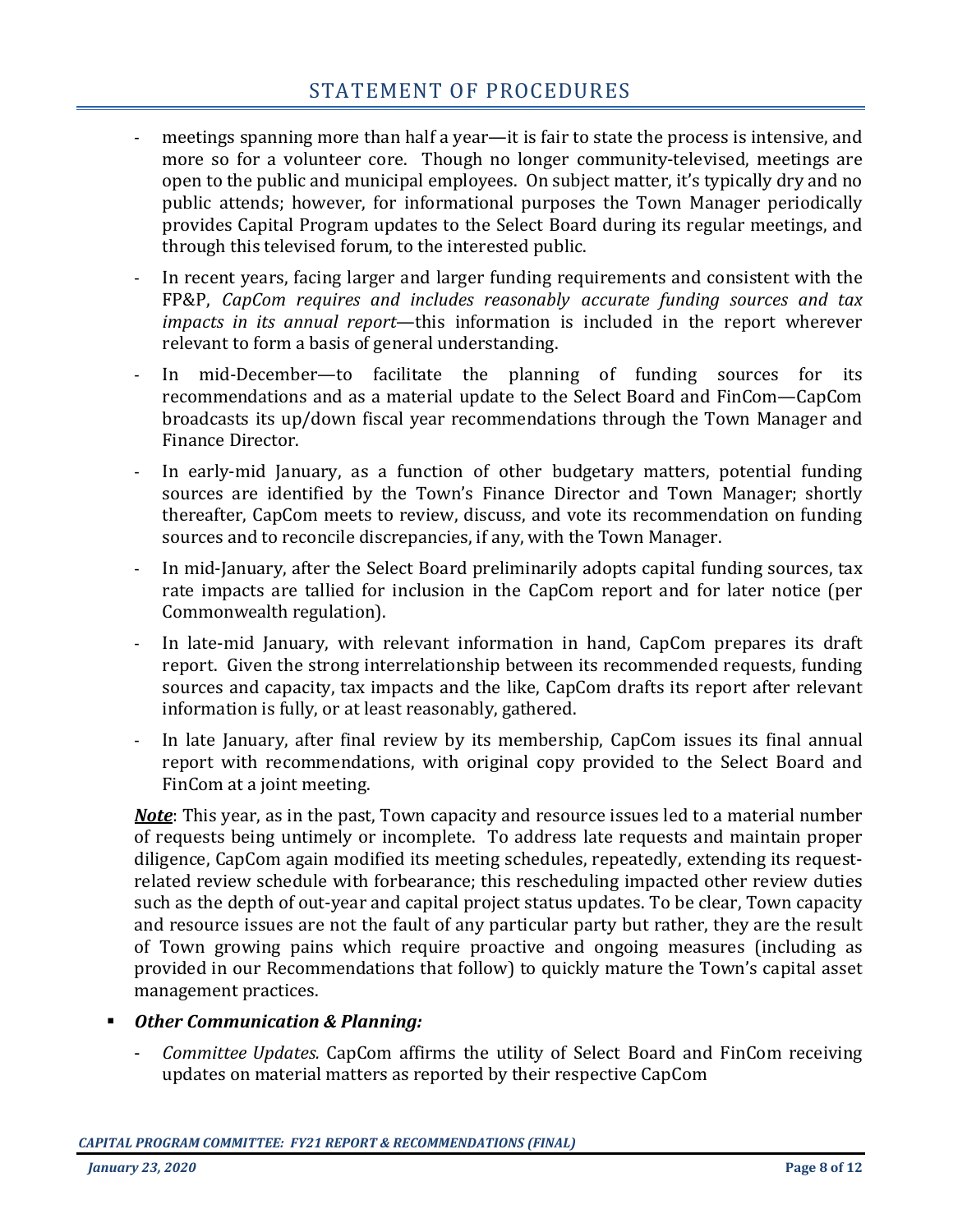representative during the Committee Update section of regular meetings.

*Note*: In attempt to regularize committee reporting for CapCom's Select Board, Finance Committee and NP&EDC members, an information transmittal sheet (the "Green Sheet") was attempted early in this budgeting cycle but was found wanting; alternatives are addressed in the following recommendations. Also, subject to development of database reporting capability, important information (e.g. projects, by year or otherwise; prior appropriations and expenditures to-date; project status, CapCom review status, etc.) can be readily accessible to Select Board and FinCom at the click of mouse, through a secure portal. Still, CapCom anticipates targeted future use of Green Sheets to convey timely information on topics such as Funding Capacity, Capital Reserves, etc.

- *Department Liaisons*. Ordinarily, CapCom designees serve as liaisons to departments to review current and out-year capital requests in situ, to develop a thorough understanding of department needs for insight during CapCom deliberation, and to observe capital maintenance and other reasonable concerns. As a result of CapCom composition (which includes a member from each of the Finance Committee, the Select Board, and the Nantucket Planning & Economic Development Commission), the exercise is also intended to provide a degree of insight to integrational planning. However, during this budgeting cycle, CapCom liaison involvement was not activated by Town Administration. CapCom reaffirms the importance of department liaisons.
- *Joint Meetings.* After in-depth discussion, CapCom determined by unanimous consent that a joint meeting (of the entirety of the CapCom, the Select Board, and FinCom) held annually, at the beginning of the capital budgeting cycle, will help all parties to refocus as a group on capital projects and related budget matters; this, with insights of the Town Manager and Finance Director. The CapCom determined too, that joint meetings at or near the tail-end of the capital budgeting cycle, to summarize capital requests likely to be recommended for funding in the upcoming fiscal year (with CapCom's report and recommendations nearly imminent) offer no measurable benefit—bit of a bust—and that this type of information sharing could, and should for various reasons, be accomplished in other ways. (See Statement of Procedures: "Committee Updates" and "Strategic Integrated Planning Sessions".)
- *Strategic Integrated Planning Sessions (SIPS).* This year, to help broaden decision-maker and advisor communications, and to provide an opportunity for discussion on emergent capital-related matters with some perspective on 'Causes of The Day', CapCom suggested and initiated SIPS with thanks to the Town Manager. Matters addressed or discussed to-date have been regarding i) Town Meeting Article guidance for citizens, including a Q&A format revision regards financial and social costs and related impacts and benefits, ii) discussion around the "Bear of a Task" engaging stakeholders and constituents such that they are informed about important capital expenditures, and iii) other matters not ordinarily addressed without group support. These sessions are intended to occur during the capital budgeting cycle; continuance of these sessions should be fruitful, but best if agenda-driven and brief.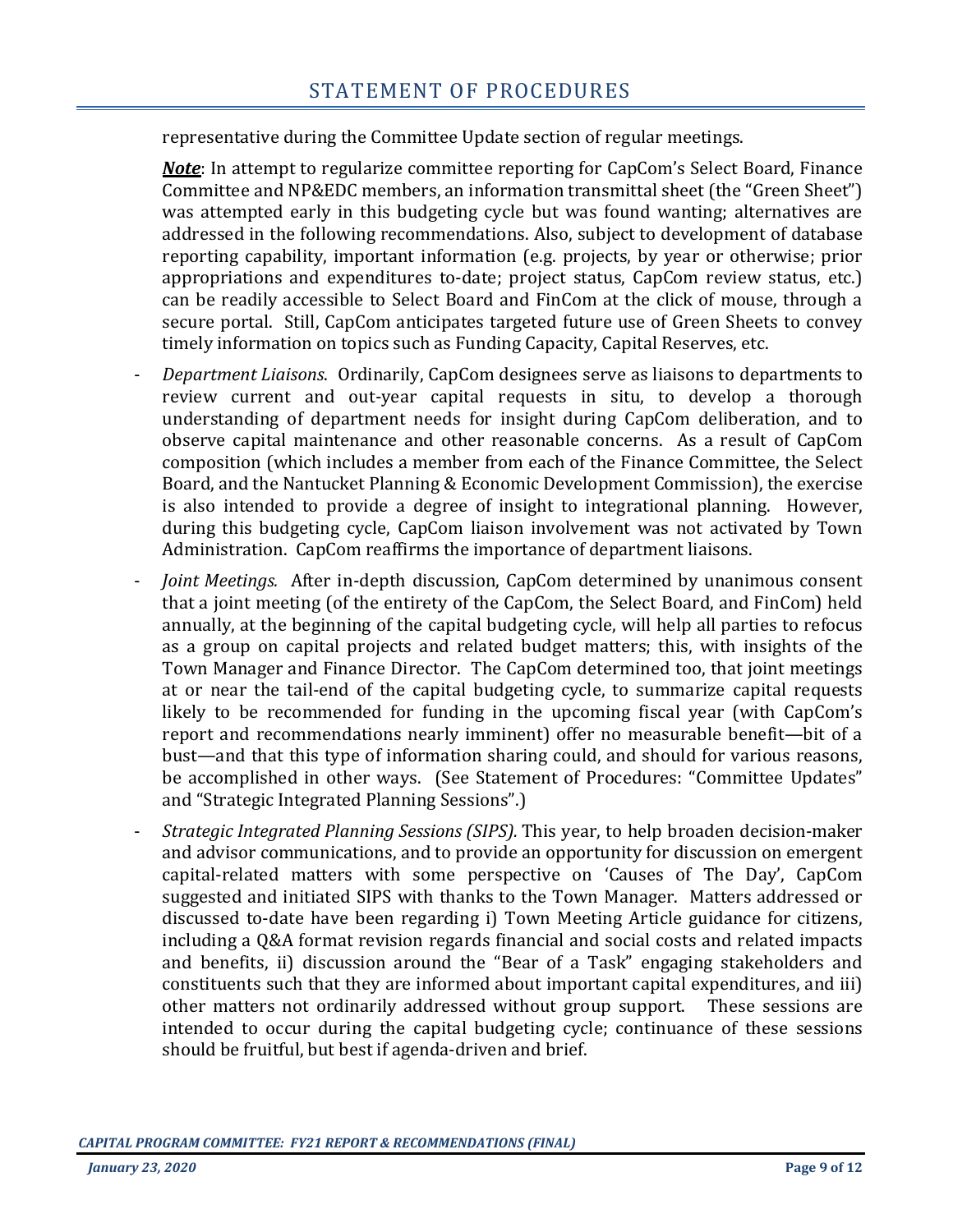### CAPCOM AFFIRMS PRIOR YEAR COMMENTS & RECOMMENDATIONS

The Town's aging and lack of essential infrastructure and equipment require appropriate capital purchase, maintenance, and replacement while our rapidly growing year-round and seasonal population provides constant pressure on the Town to expand capital infrastructure and inventory. Not widely factored, currently, are costs to build our community's coastal resiliency and determine timely, adequate hazard mitigation measures; these remain relatively new concerns in response to changes to our natural environment. Whether it is more frequent severe storms or coastal flooding, or other hazards, the Town and community recognize the need to protect our built and natural resources by adaptation, mitigation, and other means; of course, these protections come at a cost. As a result of these circumstances, the Town's capital needs are projected to increase in a relatively dramatic fashion for a sustained period. Faced with these challenges and the associated expenses, and the stewardship of responsible governance, a robust and effective CIP remains essential. Essential too, is highly-effective management of capital assets as exist, and that are acquired or constructed. Professional fiscal management objectives of the Town's FP&P lay the groundwork; faced with these growing pains, including as a result of effects from the natural world, our shortcoming is capacity. In conjunction with existing programming, in keeping with the intent of objectives under the FP&P, to help develop the CIP-process to its intended capacity, and in the interest of smoothing the capital planning process and its impacts, we make the following recommendations:

- *Annual Process – Timeline.* Continue to reevaluate and adjust information-gathering schedules and procedures as necessary to help ensure completion of CapCom's actions as required under the FP&P.
- *Biennial Procedure - CIP Capacity & Funding Analysis.* To reasonably inform CapCom recommendations, biennially model the 10-year CIP to include a 5-year outlook of revenue and expenditure projections (including sub-reports for debt burden, prospective debt issuance, and other relevant metrics), with results presented to CapCom; it is understood and acknowledged that the Town's Finance Director performs more regular, shorter-term modeling of this nature. (See too, *Development of Reliable 10-Year Capital Improvement Plan (CIP)* below.)
- *Biannual Procedure - Capital Project Status Reporting.* Better develop current biannual reporting sessions to monitor approved requests (to include expenditures to-date, the necessity for supplemental funds, scheduling exceptions, and discontinuances of projects or any severe problems, if any) to help identify capital planning shortfalls; foregoing, drawing on an active, readily accessible list of past years projects and their status.
- *System-wide Capacity - Centralize Capital Asset Management.* A result of growing pains, the Town's capital asset management is fractured in various regards and important tasks are regularly subject to competing priorities; these circumstances undermine capital programming proficiency and form obstacles to timely and cost effective deliverables. Even simpler request and reporting duties are impaired. With too limited capacity and resources, reasonably comprehensive management of the Town's existing and rapidly expanding capital inventory is unrealistic. These and other negative effects will worsen as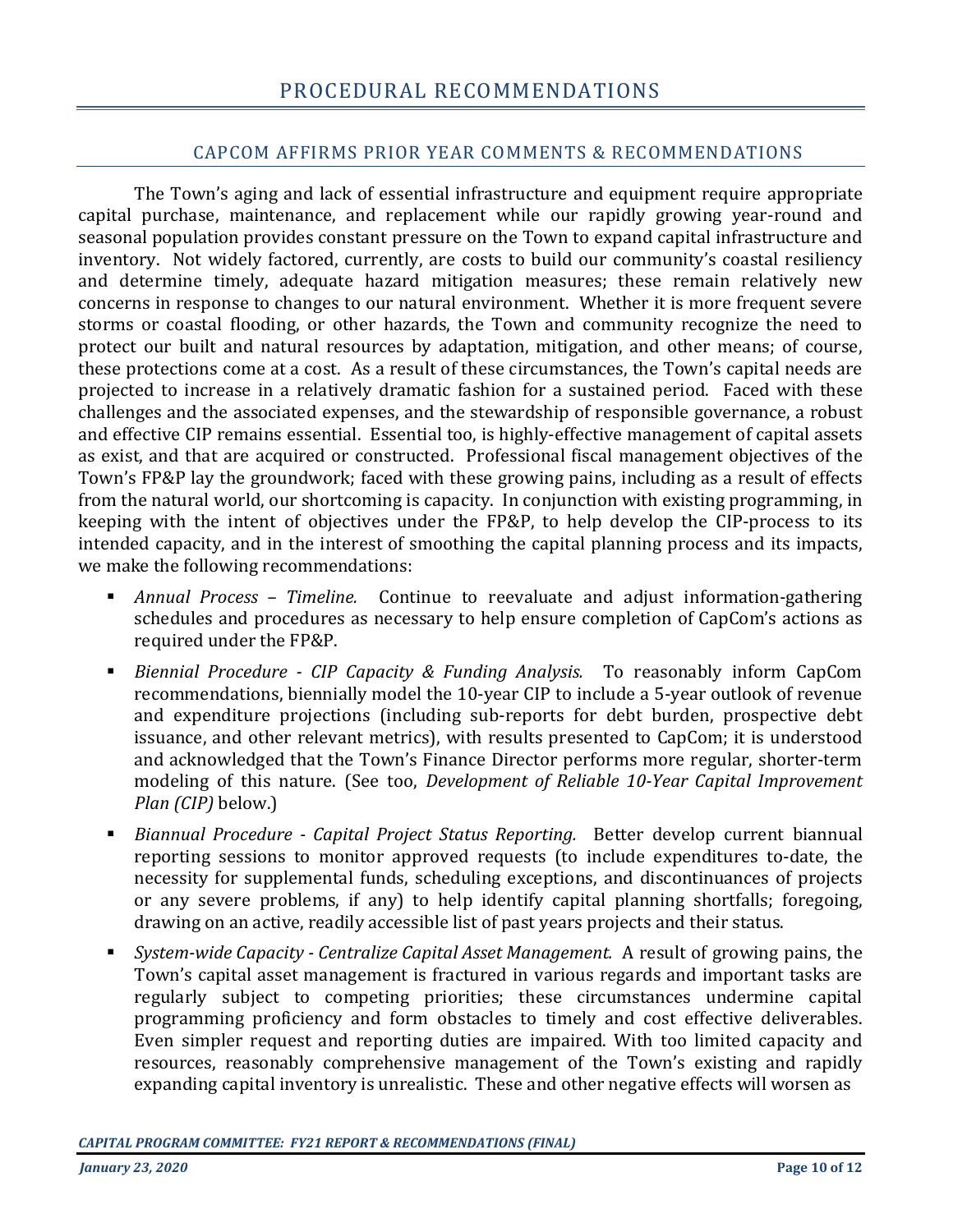the number, cost, and complexity of capital projects increase. Action is required; capital programming needs to be an ongoing process with appropriate resources. A common enterprise-level solution is centralized capital asset management, which streamlines capital programming, budgeting, and sustainment, leveraging dedicated resources to eliminate issues—such as the Town currently experiences—while preempting other issues and problems. This level of involvement and processing is also required for timely and informed decisions by leadership and to enhance performance of the Town's capital investments—to help ensure high-value returns to the community while helping constituents understand capital needs and the utility of improved community-wide resources.

Carefully developed and implemented, these recommendations create efficiency, savings, and needed relief, along with increased credibility among taxpayers, ratepayers, and others. While some of the recommendations involve procedural changes absorbable through longer-term scheduling of processes, others require funding to complete stated objectives. In all regards, CapCom suggests special attention is required to limit priority-related conflicts among and between Town staff and other resources, and more so during times of cyclical responsibility (e.g. preparation and presentation of the annual operating budget and for Town Meetings, etc.).

*Note*: The foregoing recommendations were addressed previously in CapCom's FY19 Report & Recommendations, in greater detail, and subsequently summarized (largely as above) in the CapCom's FY20 Report & Recommendations; inclusion within this FY21 Report & Recommendations is a strong affirmation of the Town's needs and CapCom's related recommendations, which by their nature are meant to identify and inspire related, important actions. In the face of quickly escalating capital investment requirements, if not yet made clear, there is a need to better equip current and future municipal leaders/decision makers with sufficient tools to act effectively, to enhance and protect the Town's capital assets, and realistically plan for Town's future,.

### ADDITIONAL COMMENTS & RECOMMENDATIONS

- *Expansion of RORI*. See comment earlier in the body of the report, provided topically under Statement of Procedures: Prioritization & Ranking.
- *Development of the Capital Project Request Form Relational Database.* In 2017, CapCom undertook to overhaul the departmental-level capital request form, conceiving it as a portal of information to a comprehensive capital projects data-collection and program management tool. The request form interface is completed, providing various benefits, not the least of which is the elimination of duplicate data entry and minimization of potential human error. The database was/is intended to be an interactive repository of 'all things capital' (past, present, and 'likely future'), to provide collection and reporting efficiency and features not currently available. Regular reports with the potential to cover the entire capital planning process (from submission through financial analysis, ranking, funding source projection, to assist in rapid debt modeling, and to inform interested public bodies) can be developed and made accessible. Presently, while not disparaging efforts or advances to-date, the database is under early-stage development; capital request inputs,

*CAPITAL PROGRAM COMMITTEE: FY21 REPORT & RECOMMENDATIONS (FINAL)*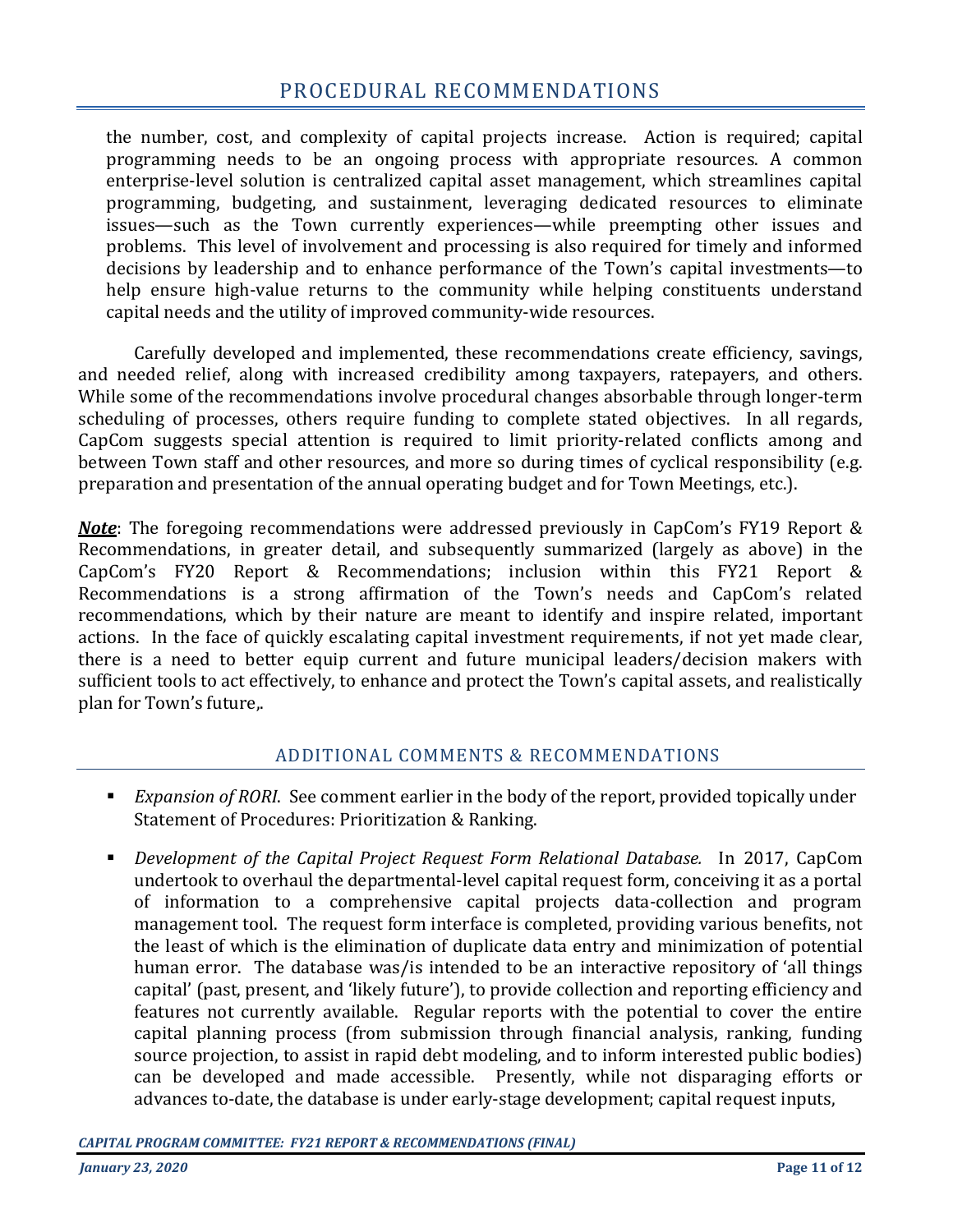# PROCEDURAL RECOMMENDATIONS

- RORI inputs and basic management, and relatively gross reporting capabilities are proofed and in use. Properly developed, the database solves for resource conflicts, freeing professional staff for other important tasks while providing timely information access. One of many important elements is to include capital-request-related personnel costs, using an efficient click-to-enter interface for reporting capabilities, to inform Town Manager /Finance Director, Select Board and FinCom budgetary reviews. Another is automated reports to the Select Board, and FinCom, including Prior Year Appropriations w/Expenditures To-date, and direct access to individual capital request forms. Department-level training and access is imperative.
- *Review Town's Debt and Reserve Policy.* (Self-explanatory.)
- *Development of Reliable 10-Year Capital Improvement Plan (CIP)*. It is fair to state the current 10-year CIP is less a plan than it is a partial list of likely future capital projects. This state of affairs directly reflects the lack of capital programming capacity and resources within the Town. MA DOR advises a reasonably accurate 10-year CIP is required for adequate planning of municipal finances. And, facility and department-level equipment and infrastructure management plans, each based on well-developed and properly completed and maintained capital asset needs assessments, are essential to the successful development and efficient use of a municipality's 10-year CIP. Provided adequate resources, development of such a plan, focused for various utility to two 5-year increments, is obtainable and broadly beneficial. An updated version of the 10-year CIP was not available at the time of printing this report.

CapCom acknowledges its recommendations may seem ambitious and understands outcomes cannot happen overnight; still, we strongly support the Town's regular steps towards enterprise-level capital asset management practices—even small regular steps help to form a material outcome.

Given vision and resolve, the proficiency and effectiveness of the Town's Capital Management Program are limited only by the appropriateness of resources engaged in the endeavor; properly administered over time, dramatic savings—including to help fund the capital asset management program itself—may be realized.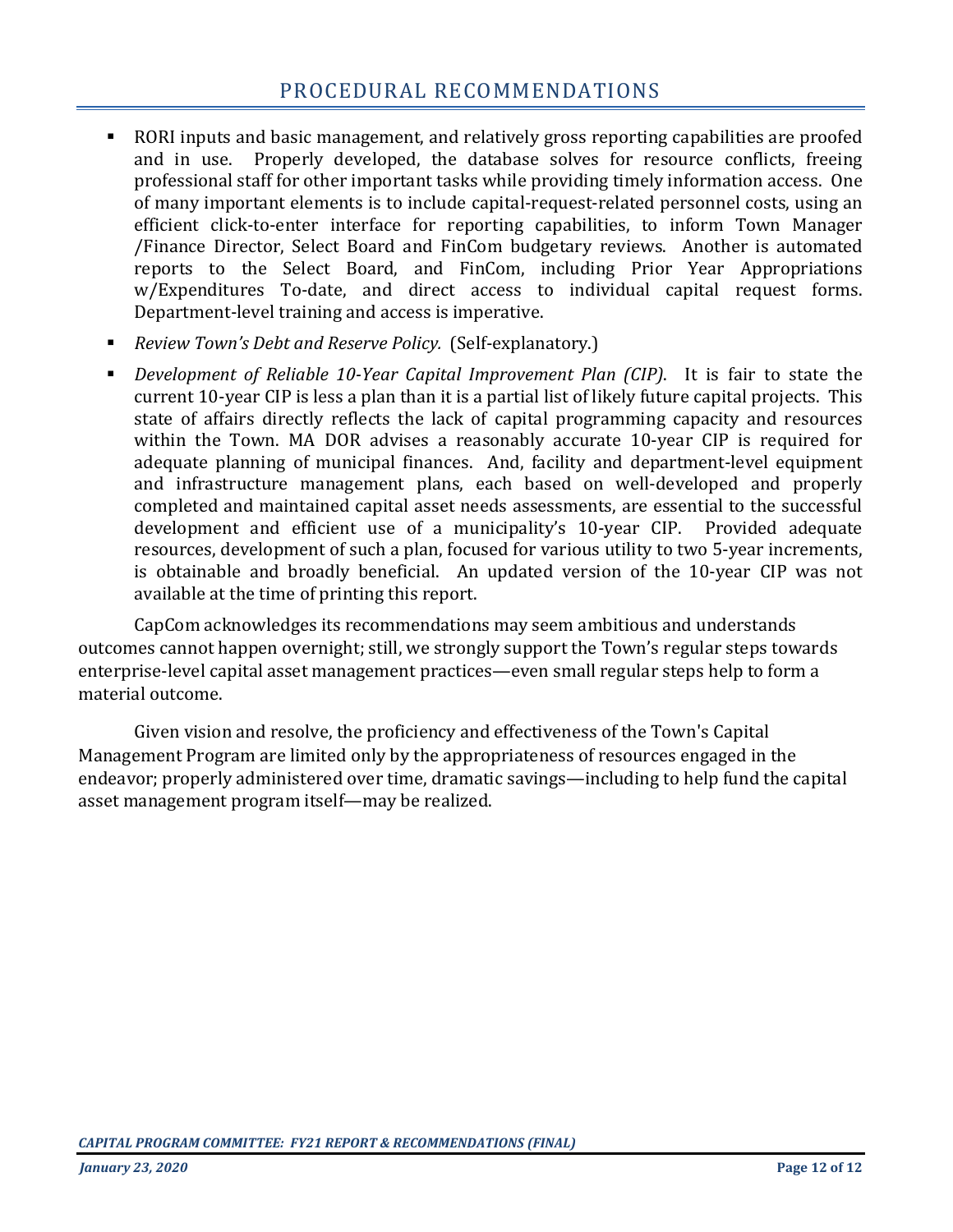| <b>Appendix A - Capital Requests by Account &amp; Department</b> |  |  |  |  |  |
|------------------------------------------------------------------|--|--|--|--|--|
|------------------------------------------------------------------|--|--|--|--|--|

|             | <b>GENERAL FUND</b>                                                                                              |                               |                       |                                                     |  |
|-------------|------------------------------------------------------------------------------------------------------------------|-------------------------------|-----------------------|-----------------------------------------------------|--|
| Code        | Dept./Request                                                                                                    | <b>FY21</b><br><b>Request</b> | <b>CapCom</b><br>Rec. | <b>CapCom - Comments of Note</b>                    |  |
|             | <b>DPW</b>                                                                                                       |                               |                       |                                                     |  |
|             | <b>Facilities</b>                                                                                                |                               |                       |                                                     |  |
| FAC-20-002  | <b>ADA Facility Upgrades</b>                                                                                     | \$.6M                         | \$.05M                | Level funding; lack of information & capacity       |  |
| FAC-20-008  | Annual Facilities Site Paving Updates                                                                            | \$.53M                        | \$.25M                | Level funding; lack of information & capacity       |  |
|             | General Building Envelope (Repair/Replace)<br>Roof/Siding/Windows                                                |                               |                       |                                                     |  |
| FAC-20-001  |                                                                                                                  | \$.6M                         | \$.15M                | Level funding; lack of information & capacity       |  |
|             | Continue to address and expand General Building                                                                  |                               |                       |                                                     |  |
|             | Envelope Roof/Siding/Windows (Repairs/Replacements)                                                              |                               |                       |                                                     |  |
| FAC-20-005  | <b>Building Space General (Renovations)</b>                                                                      | \$.6M                         | \$.15M                | Level funding; lack of information & capacity       |  |
|             | TON Annual Facility Equipment (Repair/Replace)                                                                   |                               |                       |                                                     |  |
| FAC-20-007  | Annual repairs/replacements necessary to maintain                                                                | \$.15M                        | \$.1M                 | Level funding; lack of information & capacity       |  |
|             | functioning facilities                                                                                           |                               |                       |                                                     |  |
| FAC-20-004  | TON Facility Bathroom (Repair/Replace)                                                                           | \$.6M                         | \$.25M                | Level funding; lack of information & capacity       |  |
| FAC-20-006  | <b>TON Facility Lighting (Repair/Replace)</b>                                                                    | \$.2M                         | \$.05M                | Level funding; lack of information & capacity       |  |
|             | TON Facility Utility Systems (Repair/Replace)                                                                    |                               |                       |                                                     |  |
| FAC-20-003  | TON HVAC, Water, Sewer, Drainage, Electrical, Elevator                                                           | \$.6M                         | \$.15M                | Level funding; lack of information & capacity       |  |
|             | Updates<br>Town-wide Facilities Master Plan                                                                      |                               |                       |                                                     |  |
|             | This project will engage a consulting firm to work with the                                                      |                               |                       | Staging Nantucket 2050; Imperative for success      |  |
| FAC-21-002  | town in the development of a town wide facilities master                                                         | \$.35M                        | \$.35M                | that the study by iterative, involving constituents |  |
|             | plan. [\$400K from 2FG Prelim. Study; \$54K spent LLB 4                                                          |                               |                       | at each layer of development--involving only a      |  |
|             | yrs. Ago]                                                                                                        |                               |                       | select workgroup is a waste of money.               |  |
|             | <b>General</b>                                                                                                   |                               |                       |                                                     |  |
| DPW-18-001  | <b>CCTV Phased Work (Stormwater)</b>                                                                             | \$.27M                        | \$.27M                |                                                     |  |
| DPW-21-005  | Fleet - 6-wheel Dump Truck                                                                                       | \$.18M                        | \$.18M                |                                                     |  |
| DPW-21-002  | Fleet - Electric Admin Vehicle                                                                                   | \$.05M                        | \$.M                  | Rev. request, move to Operating                     |  |
| DPW-21-006  | Fleet - Fleet Service Vehicle (Utility Body)                                                                     | \$.18M                        | \$M                   |                                                     |  |
| DPW-21-004  | Fleet - Ford F-350                                                                                               | \$.06M                        | \$.06M                |                                                     |  |
| DPW-21-001  | Fleet - Sweeper (Replace oldest sweeper 5-year Life)                                                             | \$.25M                        | \$.25M                |                                                     |  |
| DPW-21-003  | Fleet - Two Ford Ranger(s)<br><b>Transportation</b>                                                              | \$.09M                        | \$.09M                |                                                     |  |
|             | Cobblestone Improvements                                                                                         |                               |                       |                                                     |  |
|             | Cobblestone Improvements to our 18,000 SY of                                                                     |                               |                       |                                                     |  |
|             | cobblestone streets. Annual program based on 2,000 SY                                                            |                               |                       |                                                     |  |
| TRAN-20-002 | and a 9-year life cycle, materials costs and adjusted for 3%                                                     | \$.52M                        | \$.25M                | Subject to 250K funding max.                        |  |
|             | inflation. Locations to complement our newly formed DPW                                                          |                               |                       |                                                     |  |
|             | Sidewalk Work Group project locations like Upper Main                                                            |                               |                       |                                                     |  |
|             | Street.                                                                                                          |                               |                       |                                                     |  |
|             | Multi-use Path Mntc. (Select Board Strat. Plan ((SB SP))                                                         |                               |                       |                                                     |  |
|             | Multi-Use Path (MUP) Improvements per our 31 mile                                                                |                               |                       |                                                     |  |
| TRAN-20-001 | inventory, specific locations to be determined by our MUP                                                        | \$.22M                        | \$.25M                |                                                     |  |
|             | Pavement Management Report (pending). Annual program                                                             |                               |                       |                                                     |  |
|             | based on a 15-year life cycle, current contract pricing, and                                                     |                               |                       |                                                     |  |
|             | is adjusted for 3% inflation                                                                                     |                               |                       |                                                     |  |
|             | Newtown Road Improvements (SB SP)                                                                                |                               |                       |                                                     |  |
| TRAN-17-005 | Improvements to Newtown Road - sidewalk, paving,                                                                 | \$1.15M                       | \$1.15M               |                                                     |  |
|             | addition of speed tables                                                                                         |                               |                       |                                                     |  |
| TRAN-19-010 | Permanent Traffic Data Collection Stations (SB SP)<br>Continuance of traffic data collection stations at various | \$.15M                        | \$.12M                |                                                     |  |
|             | locations across the island                                                                                      |                               |                       |                                                     |  |
|             |                                                                                                                  |                               |                       |                                                     |  |
|             | Road improvements/Maintenance Island Wide (SB SP)                                                                |                               |                       | Due to current capacity, subject to \$1M funding    |  |
| TRAN-17-002 | Proposed Roadway Improvements per our Pavement                                                                   | \$3.65M                       | \$1.M                 | max.                                                |  |
|             | Management Plan.                                                                                                 |                               |                       |                                                     |  |
|             | <b>Sconset Footbridge Construction</b>                                                                           |                               |                       |                                                     |  |
| TRAN-21-001 | Repairs to Sconset Footbridge based off of                                                                       | \$.1M                         | \$.1M                 |                                                     |  |
|             | recommendations from Vertex (engineer)                                                                           |                               |                       |                                                     |  |
| TRAN-17-001 | Sidewalk Improvement Plan (SB SP)                                                                                | \$1.03M                       | \$1.03M               |                                                     |  |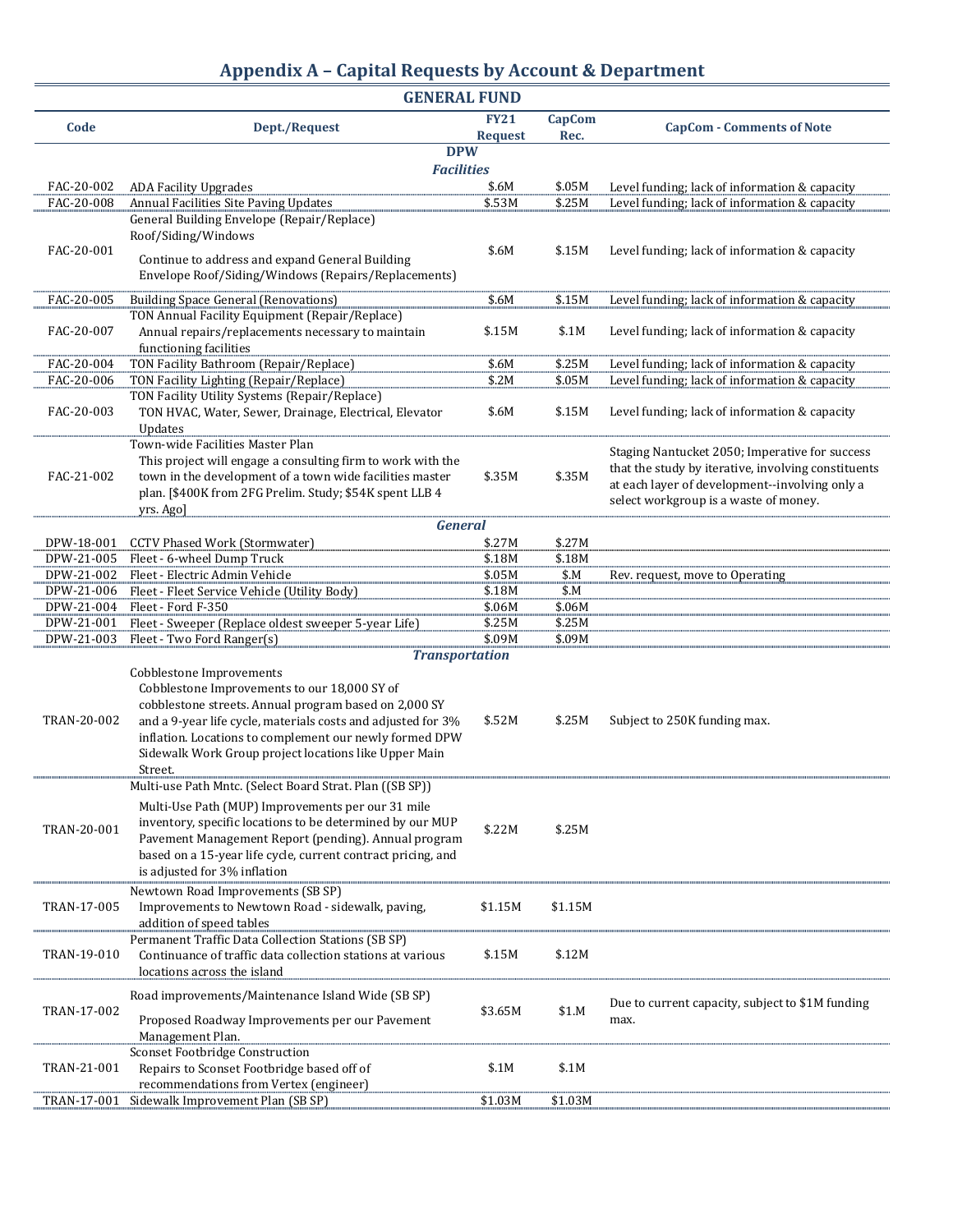| Code         | Dept./Request                                                                                                                                                                                                                                                                                                                                                  | <b>FY21</b><br><b>Request</b> | <b>CapCom</b><br>Rec. | <b>CapCom - Comments of Note</b>                                                                                                                                                                                                           |
|--------------|----------------------------------------------------------------------------------------------------------------------------------------------------------------------------------------------------------------------------------------------------------------------------------------------------------------------------------------------------------------|-------------------------------|-----------------------|--------------------------------------------------------------------------------------------------------------------------------------------------------------------------------------------------------------------------------------------|
| TRAN-17-004  | Surfside Road Area: Phase II - Lovers Lane Roadway<br>Improvements<br>Design, bid, and reconstruct Monohansett, Lovers Lane,<br>and Okorwaw; Lovers Lane portion.                                                                                                                                                                                              | \$3.27M                       | \$3.27M               |                                                                                                                                                                                                                                            |
| TRAN-19-002  | Waitt Drive (6FG)/Amelia Drive<br>Engineering and construction of Waitt Drive/Amelia Drive<br>block. This roadway will access the new workforce<br>housing site at the 4FG/6FG site. The project will also<br>bring needed infrastructure improvements to Amelia<br>Drive.                                                                                     | \$3.72M                       | \$3.72M               | Scope & related, hashed and rehashed                                                                                                                                                                                                       |
|              | <b>Fire Department</b><br>ALS Equipment                                                                                                                                                                                                                                                                                                                        |                               |                       |                                                                                                                                                                                                                                            |
| FIRE-20-001  | This request will equip ambulance with necessary<br>equipment for ALS certified ambulance service upgrade                                                                                                                                                                                                                                                      | \$.1M                         | \$.1M                 |                                                                                                                                                                                                                                            |
|              | Replace Self-contained Breathing Apparatus units (SCBA)                                                                                                                                                                                                                                                                                                        |                               |                       |                                                                                                                                                                                                                                            |
| FIRE-19-002  | Replacement over a 4 year period of the fire departments<br>self contained breathing apparatus (SCBA) equipment                                                                                                                                                                                                                                                | \$.1M                         | \$.1M                 |                                                                                                                                                                                                                                            |
| FIRE-21-002  | Trench Rescue Equipment                                                                                                                                                                                                                                                                                                                                        | \$.22M                        | \$.M                  | FY22: Concept supported; interested in policies/<br>protocols for use, storage                                                                                                                                                             |
|              | IS/GIS                                                                                                                                                                                                                                                                                                                                                         |                               |                       |                                                                                                                                                                                                                                            |
|              | ADMIN-17-001 Network Infrastructure<br>Replace Town Computers                                                                                                                                                                                                                                                                                                  | \$.1M                         | \$.1M                 |                                                                                                                                                                                                                                            |
| ADMIN-18-001 | Replacement of town desktops and laptops using a<br>replacement cycle of five years for desktops and three<br>years for laptops.                                                                                                                                                                                                                               | \$.06M                        | \$.06M                |                                                                                                                                                                                                                                            |
| ADMIN-17-002 | Server Virtualization<br>Continued support of server virtualization project                                                                                                                                                                                                                                                                                    | \$.08M                        | \$.08M                |                                                                                                                                                                                                                                            |
|              | <b>Marine Department</b>                                                                                                                                                                                                                                                                                                                                       |                               |                       |                                                                                                                                                                                                                                            |
| PUBL-21-001  | Pump-out Boat Replacement<br>Replacement of a pump-out boat; 2nd to largely match<br>another existing pump-out boat.                                                                                                                                                                                                                                           | \$.15M                        | \$.15M                |                                                                                                                                                                                                                                            |
|              | <b>Our Island Home (G)</b>                                                                                                                                                                                                                                                                                                                                     |                               |                       |                                                                                                                                                                                                                                            |
| OIH-17-001   | Our Island Home Facility<br>Design and construction of a new Our Island Home facility                                                                                                                                                                                                                                                                          | \$.5M                         | \$.M                  | Initially recommended as Capital Exp. subject to<br>voter determination. Initially recommend as<br>capital exp. subject to voter determination;<br>funding changed to Free Cash thru Operating due<br>to scope/inability to borrow. btfin. |
|              | <b>Police Department</b>                                                                                                                                                                                                                                                                                                                                       |                               |                       |                                                                                                                                                                                                                                            |
| PUBL-21-002  | Loran Housing (SEWER)<br>Connection of the Loran housing facility to the town sewer<br>system                                                                                                                                                                                                                                                                  | \$.5M                         | \$.5M                 | Include future-use capacity                                                                                                                                                                                                                |
| PUBL-20-001  | Public Safety Auxiliary Building<br>Creation of an auxiliary building at the public safety<br>complex. This would be used for storage and light<br>maintenance by both the police and fire departments.                                                                                                                                                        | \$3.M                         | \$.M                  | High cost-to-use; however, investment is<br>necessary to extend useful life of rolling stock;<br>Recommended for FY21 funding--no funding<br>source.                                                                                       |
|              | <b>School Department</b>                                                                                                                                                                                                                                                                                                                                       |                               |                       |                                                                                                                                                                                                                                            |
|              | <b>Bobcat Replacement</b>                                                                                                                                                                                                                                                                                                                                      |                               |                       |                                                                                                                                                                                                                                            |
| NPS-21-001   | This request is to replace the Bobcat for the Ground<br>Department. The Bobcat was purchased used in 2004. It<br>has had several mechanical issues over the past few years<br>and now has been deemed unfixable. We use this<br>equipment for many grounds functions including plowing,<br>digging, moving large items and general maintenance.                | \$.07M                        | \$.07M                |                                                                                                                                                                                                                                            |
|              | Campus Wide Improvement Plan                                                                                                                                                                                                                                                                                                                                   |                               |                       |                                                                                                                                                                                                                                            |
| NPS-20-001   | We have an RFQ out for a Campus Wide Master Plan. The<br>money for this study was approved in FY20. The plan will<br>examine classroom space needs and athletic field<br>placement as we plan for the future growth of our district.<br>The plan is to request \$750,000 each year for Athletic Field<br>Improvements as suggested by the pending master plan. | \$.75M                        | \$.75M                |                                                                                                                                                                                                                                            |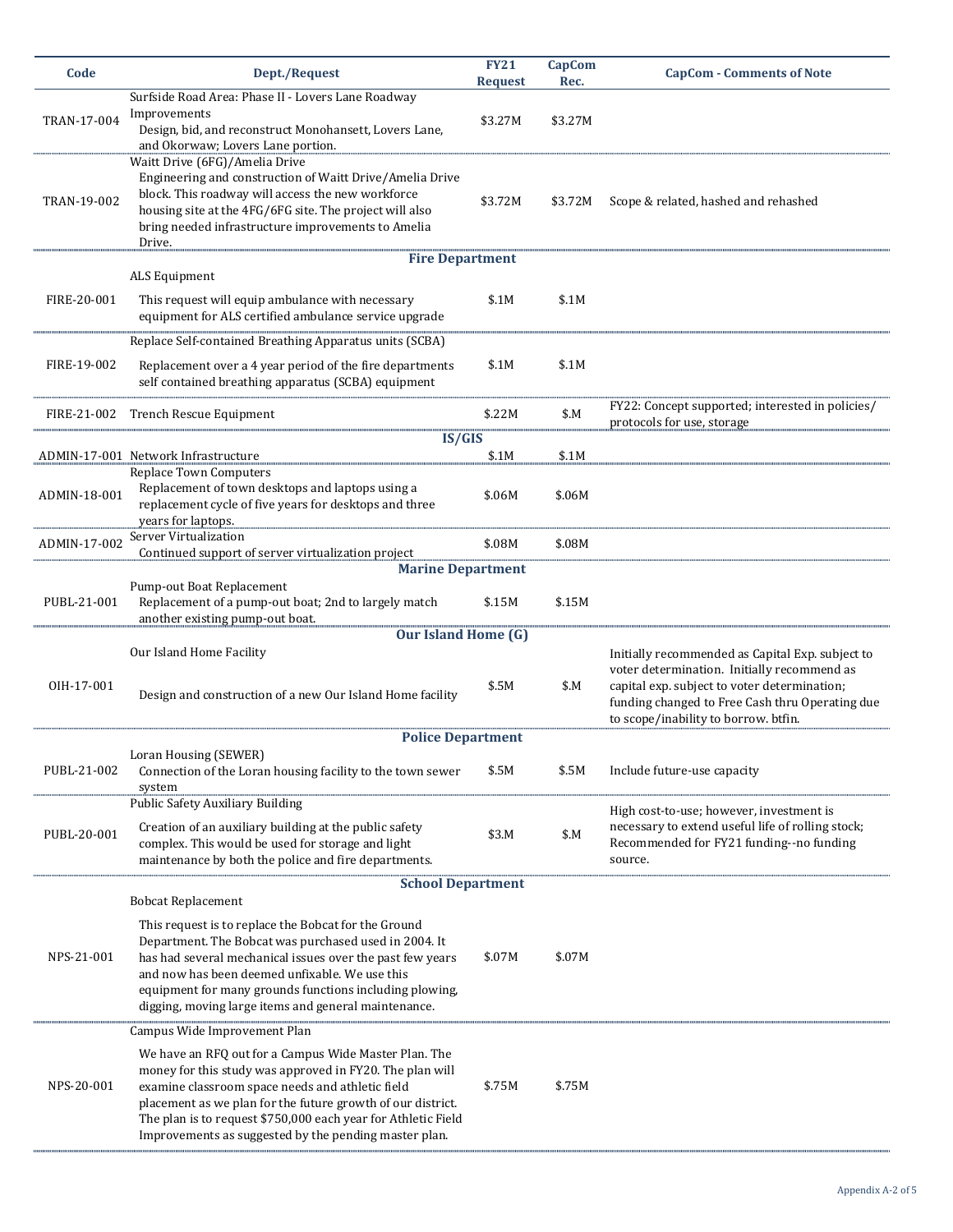| Code         | Dept./Request                                                                                                                                                                                                                                                                                                                                                                                                                                                  | <b>FY21</b><br><b>Request</b> | <b>CapCom</b><br>Rec. | <b>CapCom - Comments of Note</b>                                                                                 |
|--------------|----------------------------------------------------------------------------------------------------------------------------------------------------------------------------------------------------------------------------------------------------------------------------------------------------------------------------------------------------------------------------------------------------------------------------------------------------------------|-------------------------------|-----------------------|------------------------------------------------------------------------------------------------------------------|
|              | IT Infrastructure                                                                                                                                                                                                                                                                                                                                                                                                                                              |                               |                       |                                                                                                                  |
| NPS-21-002   | This request is to replace outdated servers and equipment<br>which are imperative to our every day operations.                                                                                                                                                                                                                                                                                                                                                 | \$.15M                        | \$.15M                |                                                                                                                  |
| NPS-21-003   | NHS Boiler Replacement<br>The NHS boilers themselves are original to the building<br>which was constructed in 1990. They have been<br>refurbished twice due to internal leaking, we are told the<br>gaskets cannot be replaced again. We've also had a<br>multitude of other issues with them this past winter. These<br>two large boilers had a 25 year life, by this time next year<br>they will be 30 years old. The burners were replaced 12<br>years ago. | \$.3M                         | \$.3M                 |                                                                                                                  |
| NPS-17-001   | <b>NPS Building Improvements</b><br>This request is for building & grounds improvements for<br>the Public Schools. The requested funding will include<br>repairs to all school buildings. We know that this funding<br>won't be sufficient for all repairs, but it will be help to get a<br>great deal completed.                                                                                                                                              | \$.3M                         | \$.3M                 |                                                                                                                  |
|              | <b>Town Administration</b>                                                                                                                                                                                                                                                                                                                                                                                                                                     |                               |                       |                                                                                                                  |
| HMP-21-006   | Children's Beach Storm Water Pump (HMP ID #F9)<br>Design and complete repairs to Children's Beach storm<br>water pump and outfall to improve reliability and<br>reduce/eliminate backflow into the pump and drainage<br>system during high tides. This supports the drainage area<br>of more than 150 acres.                                                                                                                                                   | \$3.3M                        | \$3.3M                |                                                                                                                  |
| HMP-21-004   | Fulling Mill Road (HMP ID #F10)<br>Participate in a limited public-private partnership with<br>Nantucket Engineering & Survey tom complete a study of<br>the Fulling Mill Road Watershed, in particular the<br>hydrologic conditions at Polpis Road, to identify design<br>alternatives for improvements to this area.                                                                                                                                         | \$.7M                         | \$M                   | Consider FY22 subject to various additional<br>information noting as proposed too high cost-to-<br>value ratio   |
| HMP-21-007   | Harbor Master Building and Town Pier (Suppl.)<br>Funding to supplement design/install wave attenuator                                                                                                                                                                                                                                                                                                                                                          | \$.2M                         | \$.M                  | Resolve into existing appropriation                                                                              |
| ADMIN-21-002 | Island-wide Underground Wiring Feasibility Study<br>Feasibility study/assessment of town-wide or old historic<br>district project to get all wires underground                                                                                                                                                                                                                                                                                                 | \$.5M                         | \$.5M                 | Subject to context (Facilities Master Plan, Hazard<br>Mitigation Plan, Coastal Resiliency, etc. and <sup>1</sup> |
| ADMIN-20-003 | Town-wide Document Management System<br>Costs associated with the continuation of an electronic<br>document management system. project entails scanning,<br>categorizing and archiving hard documents into a cloud<br>based storage system.                                                                                                                                                                                                                    | \$.25M                        | \$.25M                |                                                                                                                  |
| ADMIN-21-001 | Town-wide Security Measures<br>Assessment of security measures for municipal buildings<br>with recommendations. 34K spent over the last few years<br>for key card access implementation for various offices.                                                                                                                                                                                                                                                   | \$.1M                         | \$.1M                 |                                                                                                                  |
|              | <b>GENERAL FUND SUBTOTAL:</b>                                                                                                                                                                                                                                                                                                                                                                                                                                  | \$30.54M                      | \$20.04M              |                                                                                                                  |

 $^1$  = CapCom: "Can TON require utility companies materially, in coordination with TON, i) underground utilities, and ii) contribute directly to related costs?" TON Counsel: "This falls under G.L. c.166, s.22D which allows the Town to pass a bylaw requiring utilities to bury exiting OH lines and to expend not less than 2% of preceding year gross revenues derived from Town customers for such undergrounding projects. Section 22M allows the utility to collect a surcharge from Town customers to cover these costs."

*Note* **:** With very minor exception, descriptions above are as submitted by respective department head.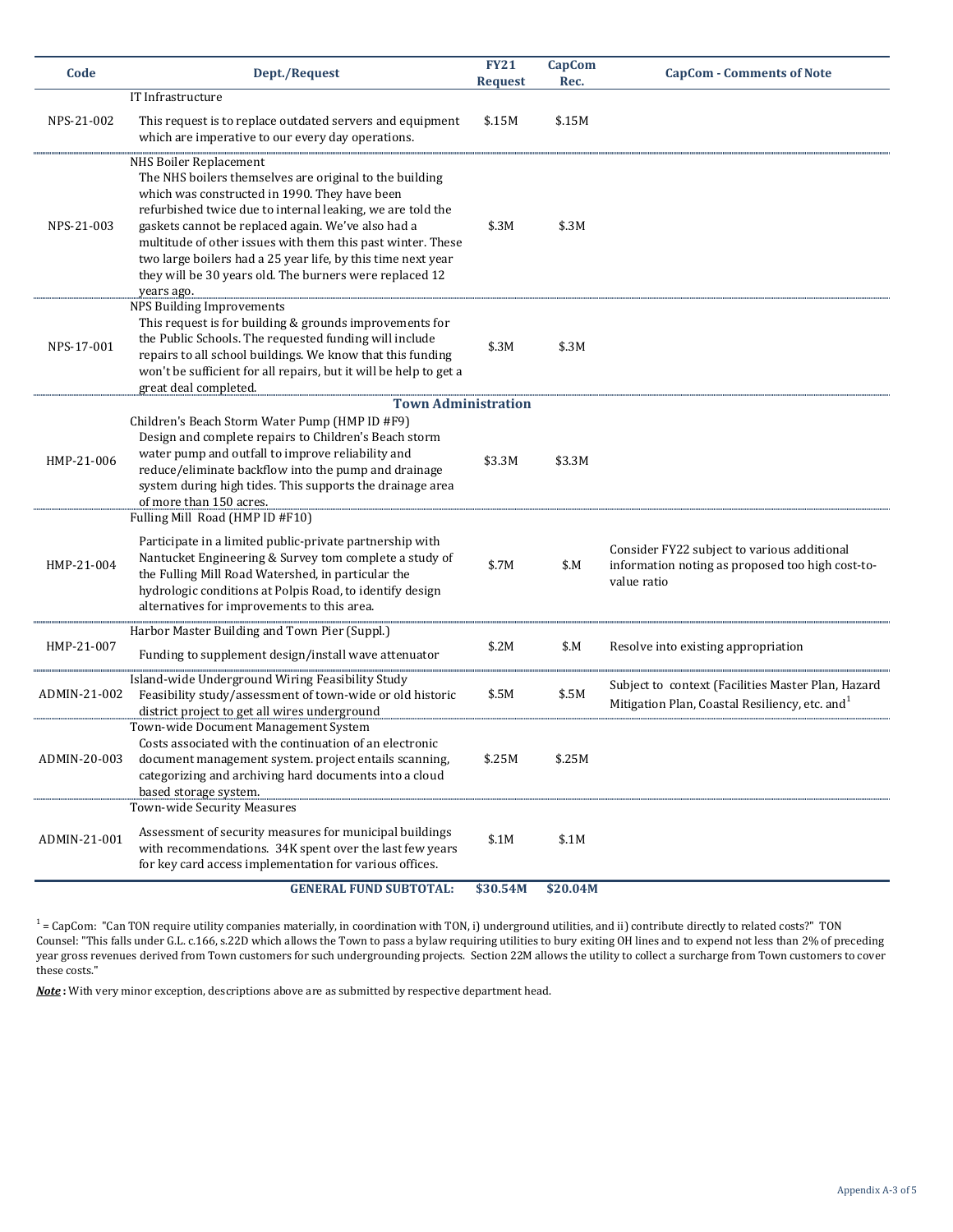| <b>ENTERPRISE ACCOUNTS</b> |                                                                                                                                                                                                                                                                                                                                                                                                                                                                                                                                        |                               |                       |                                                                                                                                                                                                                  |  |  |  |  |
|----------------------------|----------------------------------------------------------------------------------------------------------------------------------------------------------------------------------------------------------------------------------------------------------------------------------------------------------------------------------------------------------------------------------------------------------------------------------------------------------------------------------------------------------------------------------------|-------------------------------|-----------------------|------------------------------------------------------------------------------------------------------------------------------------------------------------------------------------------------------------------|--|--|--|--|
| Code                       | Dept./Request                                                                                                                                                                                                                                                                                                                                                                                                                                                                                                                          | <b>FY21</b><br><b>Request</b> | <b>CapCom</b><br>Rec. | <b>CapCom - Comments of Note</b>                                                                                                                                                                                 |  |  |  |  |
| NMA-19-003                 | <b>Airport</b><br>Airport Improvement Program (AIP) Projects<br>AIP projects: FY21 - Security Upgrades Supplemental<br>Capital Request; typically, FAA/Mass DOT cost-sharing                                                                                                                                                                                                                                                                                                                                                           | \$6.12M                       | \$6.12M               | Typical: NMA Borrowings (all but AIP) typically<br>pay off BANs after certification of Retained<br>Earnings [Grants typically: FAA 5% contribution;<br>Massport 10%, each only towards Eligible<br>expenditures] |  |  |  |  |
| NMA-19-001                 | Airport Maintenance & Equipment<br>Maintenance, equipment, and vehicles for the airport:<br>FY21 - Emergency Generator Housing; JD Z-Trac Mower;<br>LED Runway Closure Markers; Replace Crew Truck (A4)                                                                                                                                                                                                                                                                                                                                | \$.19M                        | \$.19M                |                                                                                                                                                                                                                  |  |  |  |  |
| NMA-19-004                 | Direct Digital Control System for Terminal Geothermal<br>Furnish and install new D.D.C. controllers for following<br>systems: hot & chilled water system, (5) Roof top units, 16<br>unit heaters - including new temp sensors, 20 fan powered<br>boxes including new tamp sensors, (1) network controller,<br>(1) computer $w/24$ " monitor                                                                                                                                                                                            | \$.21M                        | \$.21M                |                                                                                                                                                                                                                  |  |  |  |  |
| NMA-20-002                 | Fuel Farm Rehabilitation - Suppl. Request<br>Replace deteriorated piping (with stainless steel that<br>requires no painting), pumps, cabinets, flame detection                                                                                                                                                                                                                                                                                                                                                                         | \$1.06M                       | \$1.06M               |                                                                                                                                                                                                                  |  |  |  |  |
| NMA-21-001                 | Groundwater and Soil Investigation<br>Regulatory and non-regulatory investigation and<br>remediation of soil and groundwater on and around                                                                                                                                                                                                                                                                                                                                                                                             | \$.25M                        | \$.25M                |                                                                                                                                                                                                                  |  |  |  |  |
| NMA-20-001                 | Nantucket Operations and ARFF<br>Continued investment in NMA: FY21 - GPU ground power<br>unit (replace 20yr decommissioned), Replacement Bus (1<br>of 2), Aircraft Tug (15 yrs)                                                                                                                                                                                                                                                                                                                                                        | \$.25M                        | \$.25M                |                                                                                                                                                                                                                  |  |  |  |  |
|                            | <b>Our Island Home (E)</b><br>Replace ceiling tile                                                                                                                                                                                                                                                                                                                                                                                                                                                                                     |                               |                       |                                                                                                                                                                                                                  |  |  |  |  |
| OIH-21-001                 | Replacement of drop-ceiling ceiling tiles and tracks,<br>various locations throughout facility.                                                                                                                                                                                                                                                                                                                                                                                                                                        | \$.09M                        | \$M                   | Revise scope to target issues, move to Operating                                                                                                                                                                 |  |  |  |  |
| OIH-21-002                 | Sprinkler System<br>Replace Main Sprinkler Piping                                                                                                                                                                                                                                                                                                                                                                                                                                                                                      | \$.07M                        | \$M                   | Revise scope to target issues, move to Operating                                                                                                                                                                 |  |  |  |  |
| SEWER-17-001               | <b>Sewer</b><br>108-120 Baxter Rd. Sewer Design/Const. (Phase 1)<br>Engineering, design and construction of a new sewer line<br>to serve the Sconset Sewer District, draft plan has been<br>developed; funding in anticipation of req. to act and having<br>ability to do so. 1st \$2M the relocation of the utilities in<br>that short section of roadway on Baxter Road; remainder<br>\$20M+- for cont. install. sewer in expanded Baxter Road<br>Area--it is not settled that this will actually happen, subject<br>to bettered etc | \$2.M                         | \$2.M                 | Confirmed phasing, supplemented Description                                                                                                                                                                      |  |  |  |  |
| SEWER-19-001               | <b>Airport Rd Pump Station Upgrades</b><br>Upgrade of 30 year old Pump Station to include but not<br>limited to: Wet Well, Controls and Control Panel, Pumps,<br>Valves and piping, Bypass connection, New electrical<br>transformer and infrastructure as current station is<br>powered by Nantucket Inn, SCADA and RTU. Bring station<br>to current standards and size for future                                                                                                                                                    | \$1.M                         | \$1.M                 |                                                                                                                                                                                                                  |  |  |  |  |
| SEWER-21-004               | Aurora Way Pump Station Upgrade<br>Upgrades to existing pump station. Final estimates will<br>come out of the Sewer Master Plan                                                                                                                                                                                                                                                                                                                                                                                                        | \$.06M                        | \$.06M                |                                                                                                                                                                                                                  |  |  |  |  |
| SEWER-20-002               | Replace Ford F-550 Dump Truck<br>Replace dump truck not approved last round, resubmitting                                                                                                                                                                                                                                                                                                                                                                                                                                              | \$.13M                        | \$.13M                | DH Low Priority for FY21; Recommended for<br>FY22 request (unless FY21 Free Cash avail.)                                                                                                                         |  |  |  |  |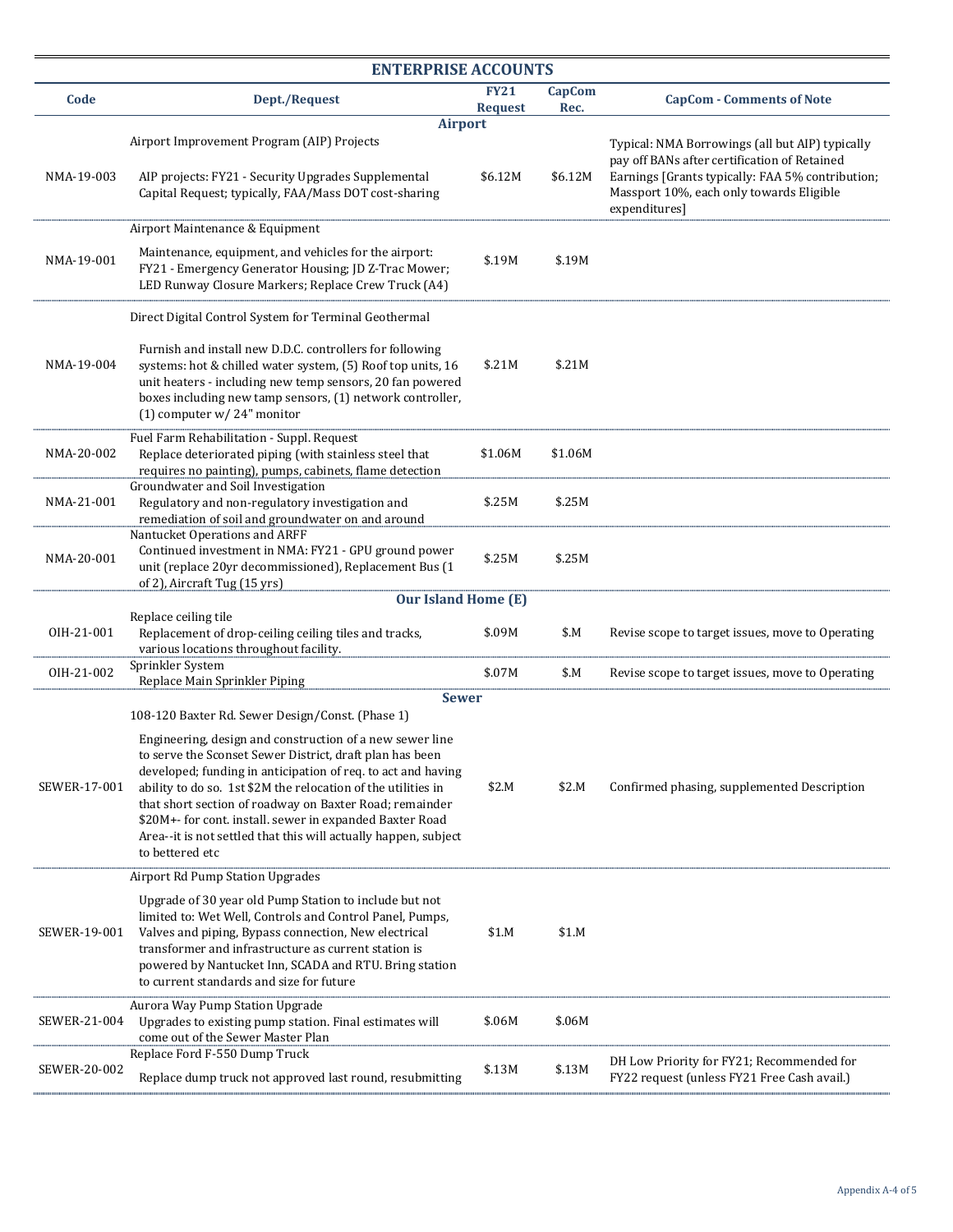| Code                | Dept./Request                                                                                                                                                                                                                                                                                                                                                                                                                                                                                                                                                                                                                                                                                                                                                                                                                                                                                                                                                                                                                                                                                                              | <b>FY21</b><br><b>Request</b> | CapCom<br>Rec. | <b>CapCom - Comments of Note</b> |
|---------------------|----------------------------------------------------------------------------------------------------------------------------------------------------------------------------------------------------------------------------------------------------------------------------------------------------------------------------------------------------------------------------------------------------------------------------------------------------------------------------------------------------------------------------------------------------------------------------------------------------------------------------------------------------------------------------------------------------------------------------------------------------------------------------------------------------------------------------------------------------------------------------------------------------------------------------------------------------------------------------------------------------------------------------------------------------------------------------------------------------------------------------|-------------------------------|----------------|----------------------------------|
| SEWER-21-003        | Sconset Sewer Design & Const. (Phase 1)<br>Replace sewers in the village of Siasconset that were<br>installed in 1914 and are in very poor conditions                                                                                                                                                                                                                                                                                                                                                                                                                                                                                                                                                                                                                                                                                                                                                                                                                                                                                                                                                                      | \$.35M                        | \$.35M         |                                  |
| SEWER-20-003        | South Shore Road Sewer<br>Design and construction of a gravity sewer and pumping<br>stations to meet future flows and to serve needs areas                                                                                                                                                                                                                                                                                                                                                                                                                                                                                                                                                                                                                                                                                                                                                                                                                                                                                                                                                                                 | \$1.5M                        | \$1.5M         |                                  |
| <b>SEWER-20-004</b> | South Valley Pump Station Upgrades<br>Upgrade of a 1986 Main pump station located in the<br>Naushop subdivision. This pump station was part of the<br>Richmond group project area that they had agreed to pay<br>at least \$250,000.00 towards the upgrades of this station<br>that would be receiving flows from there project. Original<br>estimates from 2015 have gone up substantially as well as<br>codes and regulations have changed. We have an<br>estimated total now for this project by Hazen and Sawyer<br>of \$846,000.00 Includes: Genset appurtenances &<br>structural work; HVAC for both rooms; Mission<br>instrumentation (note: the plans still indicate the RTU-4);<br>3 MCC's (1) spare pump; manual ATS/remote gen hookup;<br>fuel station; security alarm; level transducer; 120v x fmr;<br>120V lighting panel; grounding grid, and misc site work.<br>Excludes: Roofs, gutters, downspouts, windows/door trim<br>(note: the plans DO indicate a new roof and trim) Estimate<br>\$846,000 (-10% +15% bid range \$761,000-\$973,000) FYI<br>adding roof and trim back into the scope increase cost | \$.85M                        | \$.85M         |                                  |
| SEWER-20-005        | $\sim$ \$15 $k$<br>Surfside Roads Area Sewer Improvements (Phase 1)<br>Improvements to the sewer infrastructure in the Surfside                                                                                                                                                                                                                                                                                                                                                                                                                                                                                                                                                                                                                                                                                                                                                                                                                                                                                                                                                                                            | \$2.M                         | \$2.M          |                                  |
| SEWER-18-001        | area; pump station location involved. [Phase 1, of total]<br>approx \$7.5M; Surfside/Atlantic/Bartlett Sewer Mains,<br>Surfside WWTF Membrane Upgrades<br>Replace original GE Zenon Membranes with New LEEP<br>Aeration system membranes. Membranes have a life                                                                                                                                                                                                                                                                                                                                                                                                                                                                                                                                                                                                                                                                                                                                                                                                                                                            | \$4.M                         | \$4.M          |                                  |
| SEWER-21-001        | Upgrade Wastewater Laboratory (MA Audit)<br>Upgrades to original Lab installed in 2008 to bring all<br>equipment and testing to current standards and<br>regulation. A lab audit is being performed in Late 2019                                                                                                                                                                                                                                                                                                                                                                                                                                                                                                                                                                                                                                                                                                                                                                                                                                                                                                           | \$.13M                        | \$.13M         | Legal Requirement                |
| <b>Solid Waste</b>  |                                                                                                                                                                                                                                                                                                                                                                                                                                                                                                                                                                                                                                                                                                                                                                                                                                                                                                                                                                                                                                                                                                                            |                               |                |                                  |
| SWEF-21-002         | MRF Facility Improvements/Repairs<br>Renovate/Replace Facility features such as Roof,<br>Lunchroom, Bathrooms, Siding, Louvers/Vents, Guardrails.                                                                                                                                                                                                                                                                                                                                                                                                                                                                                                                                                                                                                                                                                                                                                                                                                                                                                                                                                                          | \$.47M                        | \$.47M         |                                  |
| SWEF-21-001         | <b>MRF New Sorting Station &amp; Conveyors</b><br>Replace original Sorting Station; Sort Conveyor; and MRF<br>Primary Feed Conveyor System                                                                                                                                                                                                                                                                                                                                                                                                                                                                                                                                                                                                                                                                                                                                                                                                                                                                                                                                                                                 | \$.59M                        | \$.59M         |                                  |
| WANN-21-001         | <b>Wannacomet Water Company</b><br>Water Main Replacement<br>Continuation of the water main replacement program;<br>Washington Street Ext., aged out, outflow/seepage, other<br>concerns                                                                                                                                                                                                                                                                                                                                                                                                                                                                                                                                                                                                                                                                                                                                                                                                                                                                                                                                   | \$1.1M                        | \$1.1M         |                                  |
|                     | <b>ENTERPRISE ACCOUNTS SUBTOTAL:</b>                                                                                                                                                                                                                                                                                                                                                                                                                                                                                                                                                                                                                                                                                                                                                                                                                                                                                                                                                                                                                                                                                       | \$22.4M                       | \$22.24M       |                                  |

### **GENERAL FUND & ENTERPRISE ACCOUNTS TOTALS: \$52.94M \$42.28M**

*Note* **:** With very minor exception, descriptions above are as submitted by respective department head.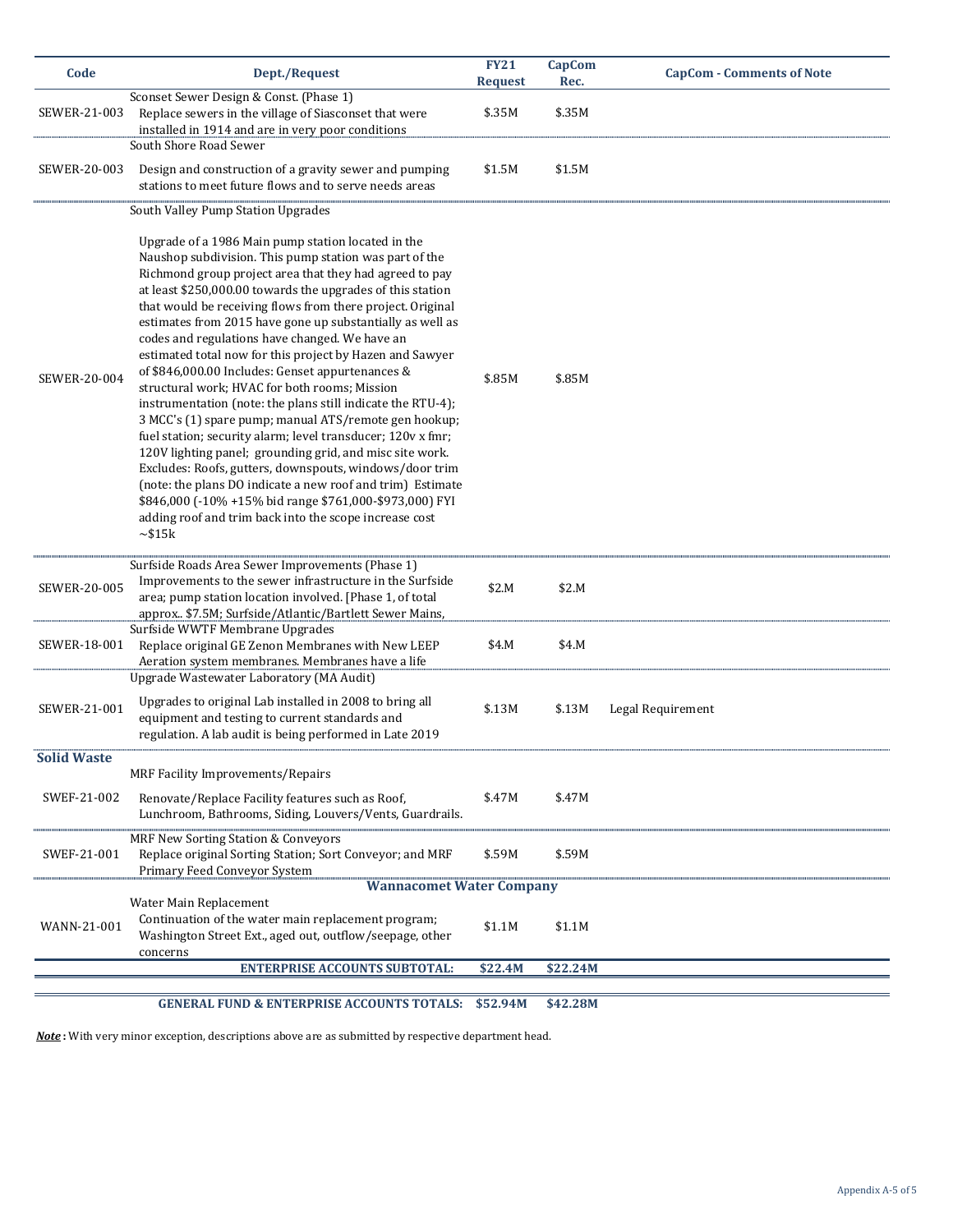# **Appendix B – Capital Requests by Funding Source**

|                  |              | <b>GENERAL FUND</b>                                                          |                       |
|------------------|--------------|------------------------------------------------------------------------------|-----------------------|
| Dept.            | Code         | <b>Request by Funding Source</b>                                             | <b>CapCom</b><br>Rec. |
|                  |              | <b>Ambulance Reserve Fund</b>                                                |                       |
| <b>FIRE</b>      | FIRE-20-001  | ALS Equipment                                                                | \$.1M                 |
|                  |              | <b>Total Ambulance Reserve:</b>                                              | \$.1M                 |
|                  |              | <b>Borrowing</b>                                                             |                       |
| DPW-TRANS        | TRAN-17-001  | Sidewalk Improvement Plan <sup>1</sup> (Select Board Strategic Plan (SB SP)) | \$1.03M               |
|                  |              | <b>Total Borrowing:</b>                                                      | \$1.03M               |
|                  |              | <b>Capital Exclusion</b>                                                     |                       |
| DPW-GNRL         | DPW-18-001   | <b>CCTV Phased Work (Stormwater)</b>                                         | \$.27M                |
| DPW-GNRL         | DPW-21-005   | Fleet - 6-wheel Dump Truck                                                   | \$.18M                |
| DPW-GNRL         | DPW-21-004   | Fleet - Ford F-350                                                           | \$.06M                |
| DPW-GNRL         | DPW-21-001   | Fleet - Sweeper (Replace oldest sweeper 5-year Life)                         | \$.25M                |
| DPW-GNRL         | DPW-21-003   | Fleet - Two Ford Ranger(s)                                                   | \$.09M                |
| <b>FIRE</b>      | FIRE-19-002  | Replace SCBAs                                                                | \$.1M                 |
| <b>MARINE</b>    | PUBL-21-001  | <b>Pump-out Boat Replacement</b>                                             | \$.15M                |
| SCHOOL           | NPS-21-001   | <b>Bobcat Replacement</b>                                                    | \$.07M                |
|                  |              | <b>Total Capital Exclusion:</b>                                              | \$1.16M               |
|                  |              | <b>Debt Exclusion</b>                                                        |                       |
| <b>ADMIN</b>     | HMP-21-006   | Children's Beach Storm Water Pump (HMP ID #F9)                               | \$3.3M                |
| <b>DPW-TRANS</b> | TRAN-17-005  | Newtown Road Improvements (SB SP)                                            | \$1.15M               |
| DPW-TRANS        | TRAN-17-004  | Surfside Road Area: Phase II - Lovers Lane Improvements                      | \$3.27M               |
| DPW-TRANS        | TRAN-19-002  | Waitt Drive (6FG)/Amelia Drive                                               | \$3.72M               |
|                  |              | <b>Total Debt Exclusion:</b>                                                 | \$11.45M              |
|                  |              | <b>Free Cash</b>                                                             |                       |
| <b>ADMIN</b>     | ADMIN-21-002 | Island-wide Underground Wiring Feasibility Study                             | \$.5M                 |
| <b>ADMIN</b>     | ADMIN-20-003 | Town-wide Document Management System                                         | \$.25M                |
| <b>ADMIN</b>     | ADMIN-21-001 | Town-wide Security Measures                                                  | \$.1M                 |
| DPW - FAC.       | FAC-20-002   | <b>ADA Facility Upgrades</b>                                                 | \$.05M                |
| DPW - FAC.       | FAC-20-008   | Annual Facilities Site Paving Updates                                        | \$.25M                |
| DPW - FAC.       | FAC-20-001   | General Building Envelope (Repair/Replace)                                   | \$.15M                |
| DPW - FAC.       | FAC-20-005   | <b>Building Space General (Renovations)</b>                                  | \$.15M                |
| DPW - FAC.       | FAC-20-007   | TON Annual Facility Equipment (Repair/Replace)                               | \$.1M                 |
| DPW - FAC.       | FAC-20-004   | TON Facility Bathroom (Repair/Replace)                                       | \$.25M                |
| DPW - FAC.       | FAC-20-006   | TON Facility Lighting (Repair/Replace)                                       | \$.05M                |
| DPW - FAC.       | FAC-20-003   | TON Facility Utility Systems (Repair/Replace)                                | \$.15M                |
| DPW-TRANS        | TRAN-20-002  | <b>Cobblestone Improvements</b>                                              | \$.25M                |
| DPW-TRANS        | TRAN-20-001  | Multi- Use Path Maintenance (SB SP)                                          | \$.25M                |
| DPW-TRANS        | TRAN-19-010  | Permanent Traffic Data Collection Stations (SB SP)                           | \$.12M                |
| DPW-TRANS        | TRAN-17-002  | Road improvements/Maintenance Island Wide (SB SP)                            | \$1.M                 |
| DPW-TRANS        | TRAN-21-001  | <b>Sconset Footbridge Construction</b>                                       | \$.1M                 |
| IS/GIS           | ADMIN-17-001 | Network Infrastructure                                                       | \$.1M                 |
| IS/GIS           | ADMIN-18-001 | <b>Replace Town Computers</b>                                                | \$.06M                |
| IS/GIS           | ADMIN-17-002 | Server Virtualization                                                        | \$.08M                |
| POLICE           | PUBL-21-002  | Loran Housing (SEWER)                                                        | \$.5M                 |
| SCHOOL           | NPS-20-001   | Campus Wide Improvement Plan                                                 | \$.75M                |
| SCHOOL           | NPS-21-002   | IT Infrastructure                                                            | \$.15M                |
| SCHOOL           | NPS-21-003   | <b>NHS Boiler Replacement</b>                                                | \$.3M                 |
| <b>SCHOOL</b>    | NPS-17-001   | <b>NPS Building Improvements</b>                                             | \$.3M                 |
|                  |              | <b>Total Free Cash:</b>                                                      | \$5.95M               |
|                  |              | Reappropriation                                                              |                       |
| DPW - FAC.       | FAC-21-002   | Town-wide Facilities Master Plan                                             | \$.35M                |
|                  |              | <b>Total Reappropriation:</b>                                                | \$.35M                |
|                  |              | <b>GENERAL FUND SUBTOTAL:</b>                                                | \$20.04M              |

 $1$  = Town Admin anticipates these may be funded w/in 2-1/2 Levy Limit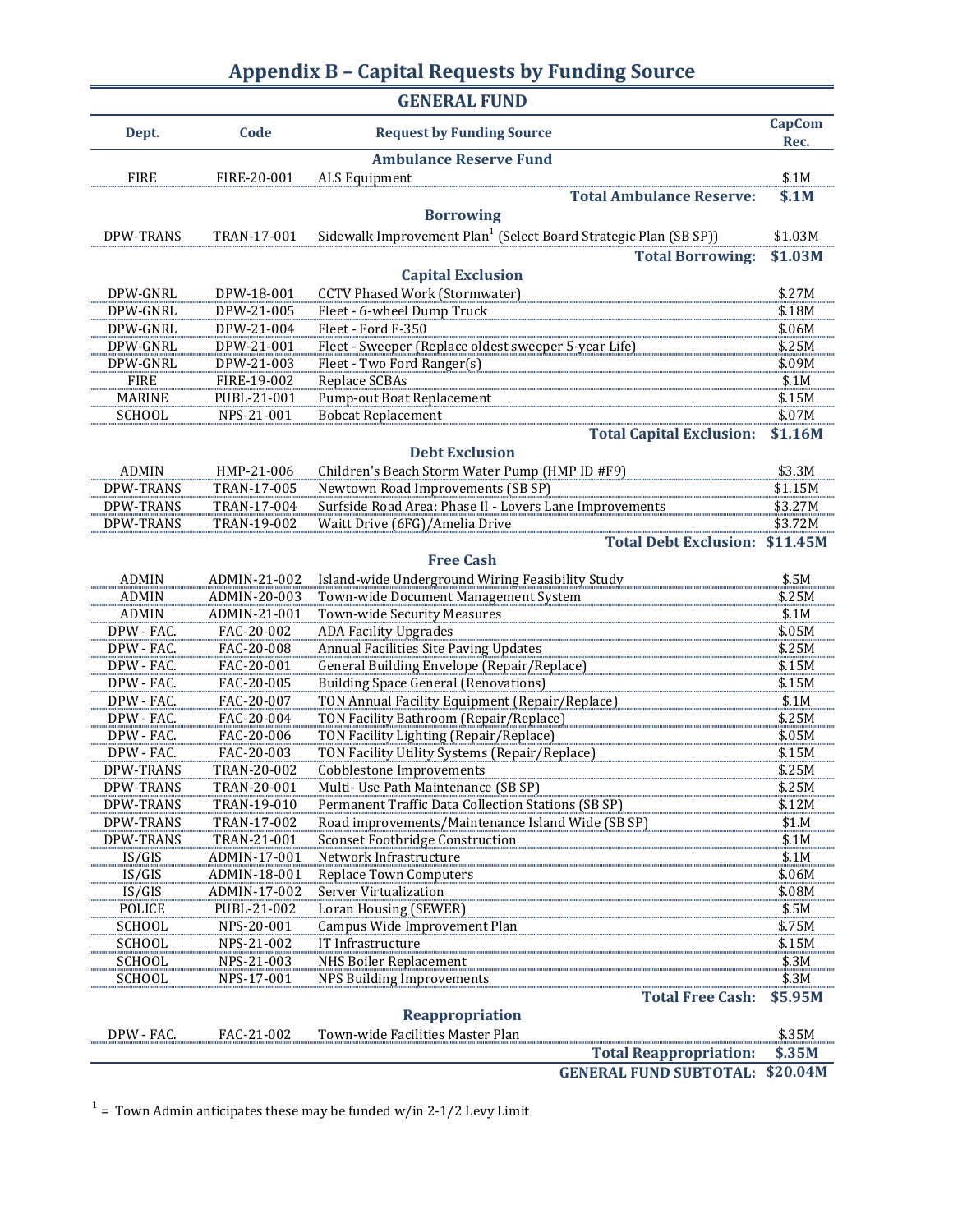| <b>ENTERPRISE ACCOUNTS</b> |                     |                                                        |               |  |  |  |  |  |  |  |
|----------------------------|---------------------|--------------------------------------------------------|---------------|--|--|--|--|--|--|--|
| Dept.                      | Code                | <b>Request by Funding Source</b>                       | <b>CapCom</b> |  |  |  |  |  |  |  |
|                            |                     |                                                        | Rec.          |  |  |  |  |  |  |  |
| <b>Borrowing</b>           |                     |                                                        |               |  |  |  |  |  |  |  |
| <b>AIRPORT</b>             | NMA-19-003          | AIP Projects <sup>1</sup>                              | \$6.12M       |  |  |  |  |  |  |  |
| <b>AIRPORT</b>             | NMA-19-001          | Airport Maintenance & Equipment                        | \$.19M        |  |  |  |  |  |  |  |
| <b>AIRPORT</b>             | NMA-19-004          | Direct Digital Control System for Terminal Geothermal  | \$.21M        |  |  |  |  |  |  |  |
| <b>AIRPORT</b>             | NMA-20-001          | Nantucket Operations and ARFF                          | \$.25M        |  |  |  |  |  |  |  |
| <b>SEWER</b>               | SEWER-17-001        | 108-120 Baxter Rd. Sewer Design/Const. (Phase 1)       | \$2.M         |  |  |  |  |  |  |  |
| <b>SEWER</b>               | SEWER-19-001        | <b>Airport Rd Pump Station Upgrades</b>                | \$1.M         |  |  |  |  |  |  |  |
| <b>SEWER</b>               | SEWER-20-003        | South Shore Road Sewer                                 | \$1.5M        |  |  |  |  |  |  |  |
| <b>SEWER</b>               | SEWER-20-004        | South Valley Pump Station Upgrades                     | \$.85M        |  |  |  |  |  |  |  |
| <b>SEWER</b>               | <b>SEWER-20-005</b> | Surfside Roads Area Sewer Improvements (Phase 1)       | \$2.M         |  |  |  |  |  |  |  |
| <b>SEWER</b>               | SEWER-18-001        | Surfside WWTF Membrane Upgrades                        | \$4.M         |  |  |  |  |  |  |  |
| <b>WATER</b>               | WANN-21-001         | Water Main Replacement                                 | \$1.1M        |  |  |  |  |  |  |  |
| <b>AIRPORT</b>             | NMA-20-002          | Fuel Farm Rehabilitation - Suppl. Request <sup>2</sup> | \$.5M         |  |  |  |  |  |  |  |
|                            |                     | <b>Total Borrowing:</b>                                | \$19.72M      |  |  |  |  |  |  |  |
|                            |                     | <b>Free Cash</b>                                       |               |  |  |  |  |  |  |  |
| <b>S.WASTE</b>             | SWEF-21-001         | MRF New Sorting Station & Conveyors <sup>3,5</sup>     | \$.02M        |  |  |  |  |  |  |  |
|                            |                     | <b>Total Free Cash:</b>                                | \$.02M        |  |  |  |  |  |  |  |
|                            |                     | <b>Raise &amp; Appropriate</b>                         |               |  |  |  |  |  |  |  |
| S.WASTE                    | SWEF-21-001         | MRF New Sorting Station & Conveyors <sup>3,5</sup>     | \$.57M        |  |  |  |  |  |  |  |
| S.WASTE                    | SWEF-21-002         | MRF Facility Improvements/Repairs <sup>4,5</sup>       | \$.47M        |  |  |  |  |  |  |  |
|                            |                     | <b>Total Raise &amp; Appropriate:</b>                  | \$1.03M       |  |  |  |  |  |  |  |
|                            |                     | <b>Retained Earnings</b>                               |               |  |  |  |  |  |  |  |
| <b>AIRPORT</b>             | NMA-20-002          | Fuel Farm Rehabilitation - Suppl. Request <sup>2</sup> | \$.56M        |  |  |  |  |  |  |  |
| <b>AIRPORT</b>             | NMA-21-001          | Groundwater and Soil Investigation                     | \$.25M        |  |  |  |  |  |  |  |
| <b>SEWER</b>               | SEWER-21-004        | Aurora Way Pump Station Upgrade                        | \$.06M        |  |  |  |  |  |  |  |
| <b>SEWER</b>               | SEWER-20-002        | Replace Ford F-550 Dump Truck                          | \$.13M        |  |  |  |  |  |  |  |
| <b>SEWER</b>               | SEWER-21-003        | Sconset Sewer Design & Const. (Phase 1)                | \$.35M        |  |  |  |  |  |  |  |
| <b>SEWER</b>               | SEWER-21-001        | Upgrade Wastewater Laboratory (MA Audit)               | \$.13M        |  |  |  |  |  |  |  |
|                            |                     | <b>Total Retained Earnings:</b>                        | \$1.46M       |  |  |  |  |  |  |  |
|                            |                     | <b>ENTERPRISE ACCOUNTS SUBTOTAL:</b>                   | \$22.24M      |  |  |  |  |  |  |  |

#### **GENERAL FUND & ENTERPRISE ACCOUNTS TOTALS: \$42.28M**

 $1$  = Airport Improvement Program (AIP) Grant funding sought to pay up to 90% cost; MASSPORT funding may be available to cover up to 5%

 $2 =$  Fund \$558.6K Retained Earnings; \$500K Borrowing

 $3$  = Fund from Annual Required Capital Investment (\$34,750) & Free Cash (\$24,250)

 $4$  = Fund from Annual Required Capital Investment

 $^5$  = Annual Requirement: 1% of prior year's total Town local receipts plus 1% of prior year's total collected real estate and personal property taxes; Annual Required Capital Investment for FY21 = \$1,033,750; (label R&A) btfin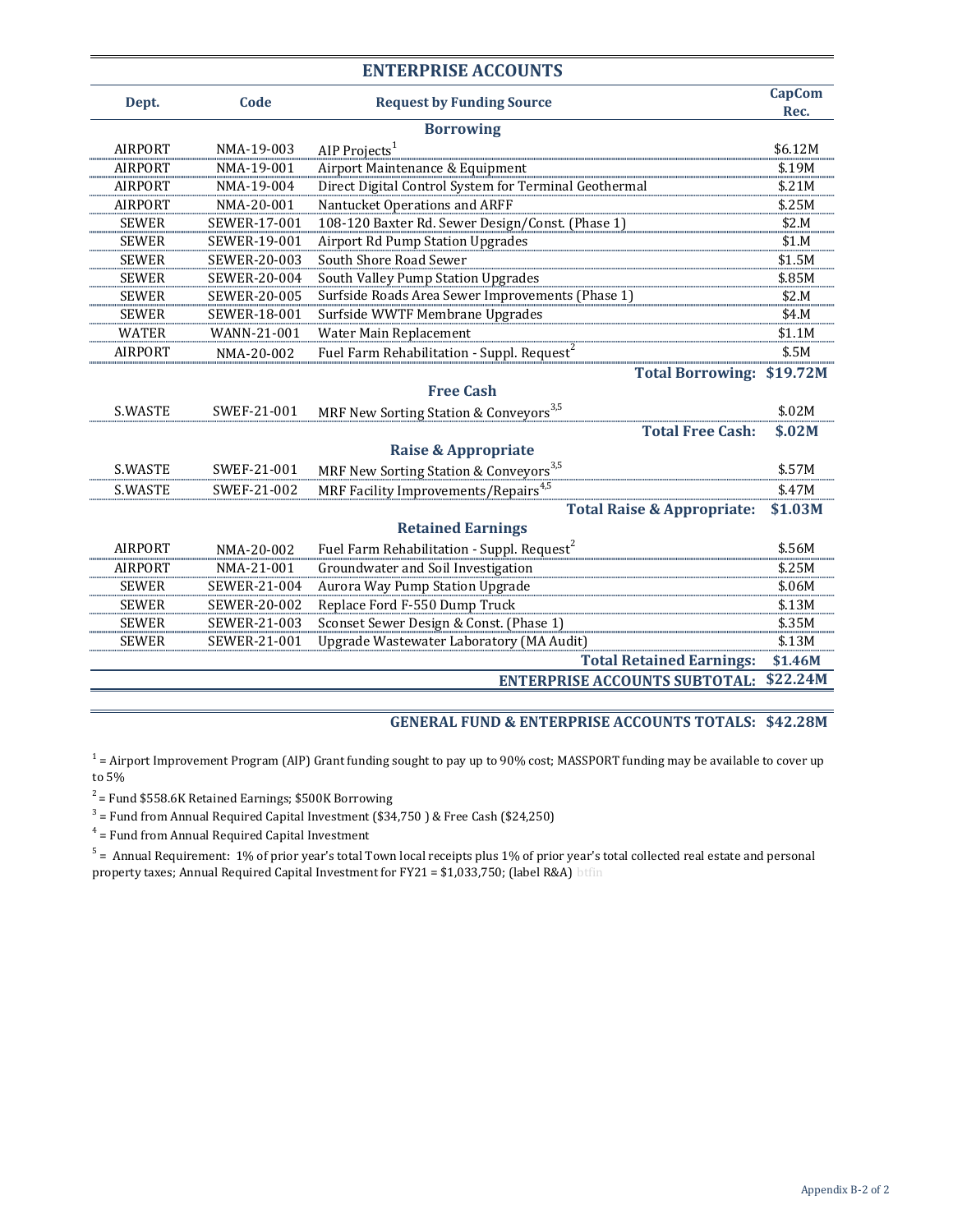# **Appendix C – Typical MA Municipal Capital Funding Sources**

#### **Local**

### 1) **Borrowing:**

- a) **General Obligation Bonds (aka, "GO Bonds").** These are issued for a period of time ranging from 5 to 30 years, during which time principal and interest payments are made. Making payments over time has the advantage of allowing the capital expenditures to be amortized over the life of the project. Funding sources used to pay back the debt can include:
	- i) **Bonds funded within the tax limits of Proposition 2 ½**: Debt service for these bonds must be paid within the tax levy limitations of proposition  $2 \frac{1}{2}$ . Funds used for this debt must be carefully planned in order to not impact the annual operating budget.
	- ii) **Bonds funded outside the tax limits of Proposition 2 ½ -- Debt Exclusion Bonds**1**:** Debt service for these bonds is paid by increasing local property taxes in an amount needed to pay the annual debt service. Known as a Debt Exclusion, this type of funding requires approval by 2/3 vote of the local appropriating authority (e.g., city council or town meeting) and approval of majority of voters participating in a ballot vote. Prior to the vote, the impact on the tax rate must be determined so voters can understand the financial implications.
	- iii) **Bonds funded with Enterprise Funds:** Debt service for these bonds is typically paid by user *fees,*  such as water and sewer revenue. Depending upon the type of project, interest costs may be subsidized by the Commonwealth and at times partial grant funds may be available (see below). Enterprise funds do not affect the general operating budget unless general funds are needed to subsidize revenues from the enterprise. Prior to the issuance of debt, the projects must be analyzed for their impact on rates.
- b) **Capital Exclusion:** Capital Exclusion projects are similar to Direct Appropriation (Pay-as-You-Go, below) except taxes are raised outside the limits of Proposition 2 ½ and are added to the tax levy only during the year in which the project is being funded**.** As with a Debt Exclusion, Capital Exclusion funding requires approval by 2/3 vote of the local appropriating authority (e.g., city council or town meeting) and approval of a majority of voters participating in a ballot vote. Prior to the vote, the impact on the tax rate must be determined so voters can understand the financial implications. Capital Exclusions may be authorized for any municipal purpose for which the city or town would be authorized to borrow money.

 $1 =$  Debt Exclusion is different from a property tax override in that an exclusion is temporary, it is only in place until the incurred debt is paid. An override becomes a permanent part of the levy limit base.

#### 2) **Other:**

- a) **Bond Proceeds:** Municipalities sell bonds at a premium over par, which premium funds bond issuance and service; any excess is reserved for specific uses based on the type of account (General Fund, Enterprise Fund, or School) with that excess available to fund like capital projects.
- b) **Free Cash:** Free Cash is the difference between annual revenues and expenditures and is certified by the Commonwealth each year. After certification, free cash is available for appropriation for any municipal purpose, including capital projects.
- c) **Direct Appropriation/ Pay-as-You-Go:** Direct Appropriation capital projects are funded with current revenues, and the entire cost is paid off within one year so no borrowing takes place. Projects funded with current revenues are customarily lower in cost than those funded by general obligation bonds because there are no interest costs. However, funds to be used for this purpose must be carefully planned in order to not impact the annual operating budget. For this reason, Pay-as-You-Go capital projects are typically lower in value than projects funded by borrowing.
- d) **Sale of Surplus Real Property:** Pursuant to Massachusetts General Laws, when real estate is sold, the proceeds must first be used to pay any debt incurred in the purchase of the property. If no debt is outstanding, the funds "may be used for any purpose or purposes for which the city, town or district is authorized to incur debt for a period of five years or more...except that the proceeds of a sale in excess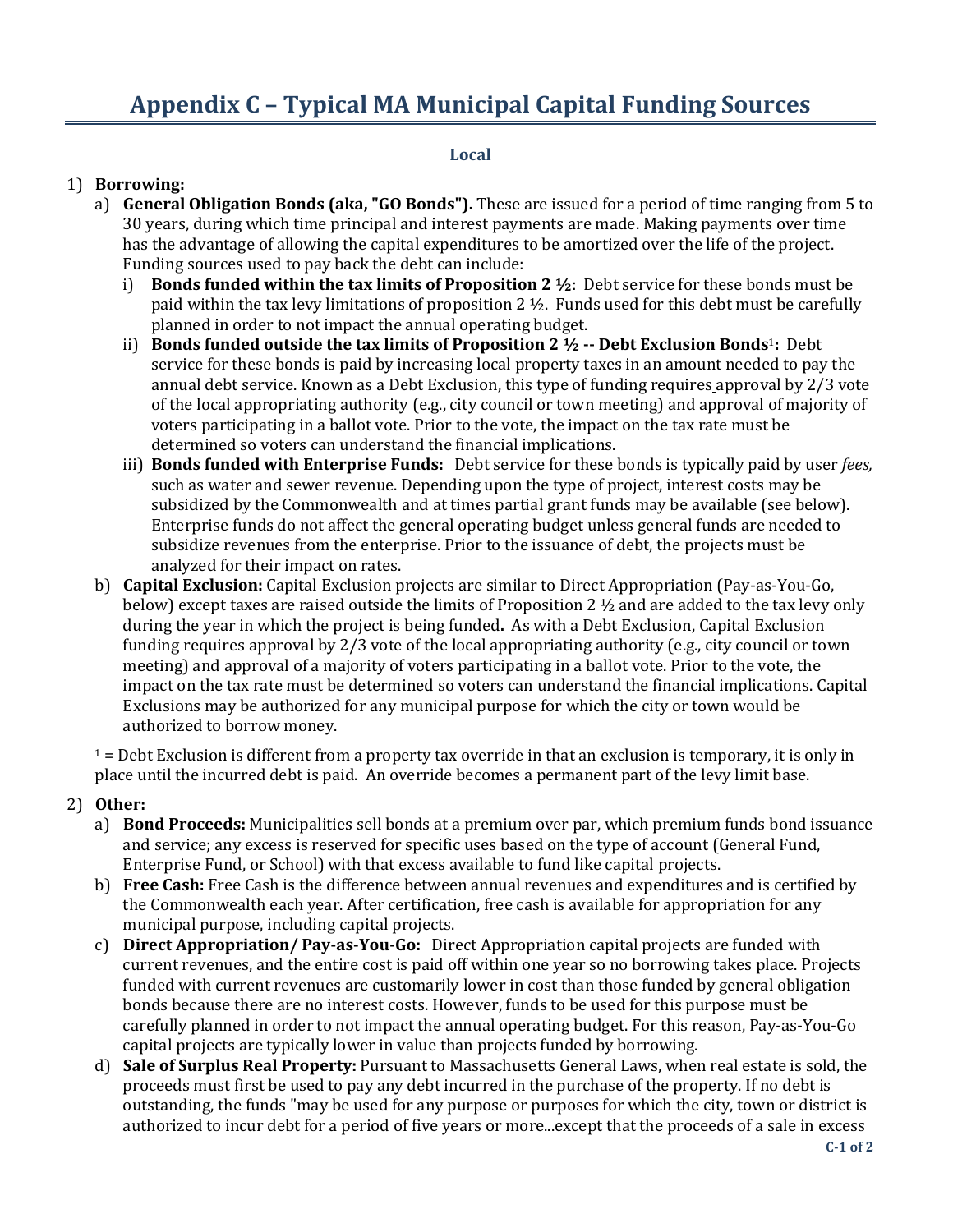of five hundred dollars of any park land by a city, town, or district shall be used only by said city, town, or district for acquisition of land for park purposes or for capital improvements to park land" (MGL Chapter *44,* Sec. 63).

- e) **Stabilization Fund:**
	- i) **Capital Stabilization Fund:** Local officials can set aside money in a stabilization fund -outside of the general fund- to pay for all or a portion of future capital projects. A 2/3 vote of city council or town meeting is required to appropriate money into and out of this fund.
	- ii) **Enterprise Retained Earnings (as a form of Stabilization Fund):** Enterprise operations, such as water and sewer, are able to maintain an operating surplus that can be utilized for future enterprise fund costs. These funds can be used to stabilize the user rates, apply to annual budget needs, and/or invest in capital replacement and expansion.
- f) **Special Purpose Funds:** Communities also have established numerous "Special Purpose Funds" for which the use is restricted to a specific purpose, some of which may be investment in department facilities and equipment. Numerous state statutes that govern the establishment and use of these separate accounts. Examples include the sale of cemetery lots and off-street parking fees accounts.

#### **Federal, State, and Private Grants and Loans**

- 1) **Office of Aviation Airport Improvement Program (AIP):** Funding is available to airports that are part of the National Plan of Integrated Airport Systems by the FAA. The AIP provides funds for projects to improve infrastructure, including runways, taxiways, aprons, noise control, land purchases, navigational aids, safety and security.
- 2) **Massachusetts Chapter 90 Roadway Funds:** Each year, the Massachusetts Department of Transportation (MassDOT) allocates funds to cities and towns for roadway construction, maintenance, or improvement. Funds may also be used for other work incidental to roadway work, such as the construction of a garage to house related vehicles, or the purchase of related vehicles, equipment, and tools. Chapter 90 is a 100% reimbursable program. Funding is accomplished through the issuance of transportation bonds and apportioned to municipalities based on three factors: 1) accepted road miles, 2) population, and 3} total employment within the municipal borders. The number of accepted road miles is the most heavily weighted factor at 58.33%; the others are each weighted at 20.83%.
- 3) **Massachusetts Department of Environmental Protection's State Revolving Funds (SRF):** The Clean Water State Revolving Fund (CWSRF} provides financing for sewer and drainage projects intended to reduce sewer overflows and the Drinking Water State Revolving Fund (DWSRF) provides financing to improve the quality of the drinking water system. The CWSRF and DWSRF programs typically offer a mix of low interest (2%) loans and grant funds. Repayment does not begin until two years after the monies have been borrowed.
- 4) **Massachusetts School Building Authority (MSBA):** The MSBA provides funding for school feasibility, design, and construction. Projects must be accepted into the process in response to the submission of a Statement of Interest which identifies a facility problem to be solved. Subsequently, the community must appropriate funding for schematic design and later for construction before the MSBA will commit to its share of the project. If accepted, the MSBA determines the amount of reimbursement it will offer based upon community need, with a minimum base rate of 31%. The percent of reimbursement can then be increased based upon three factors: community income factor, community property wealth factor, and community poverty factor.
- 5) **Mass DOT Complete Streets.** Funding program that allows up to \$400,000 in construction funds.
- 6) **MA Community Compact Grants** (fit in where/how?)… eg. funds upwards of \$68,000 for a particular MA town's IT equipment.
- 7) **MA Other.** Many Commonwealth departments also offer annual grant opportunities that are available to municipalities typically through a competitive application process. State grant programs that may be used for capital expenses include, but are not limited to the Green Community grants (project to improve sustainability) and Parkland Acquisitions and Renovations for Communities (PARC) grants.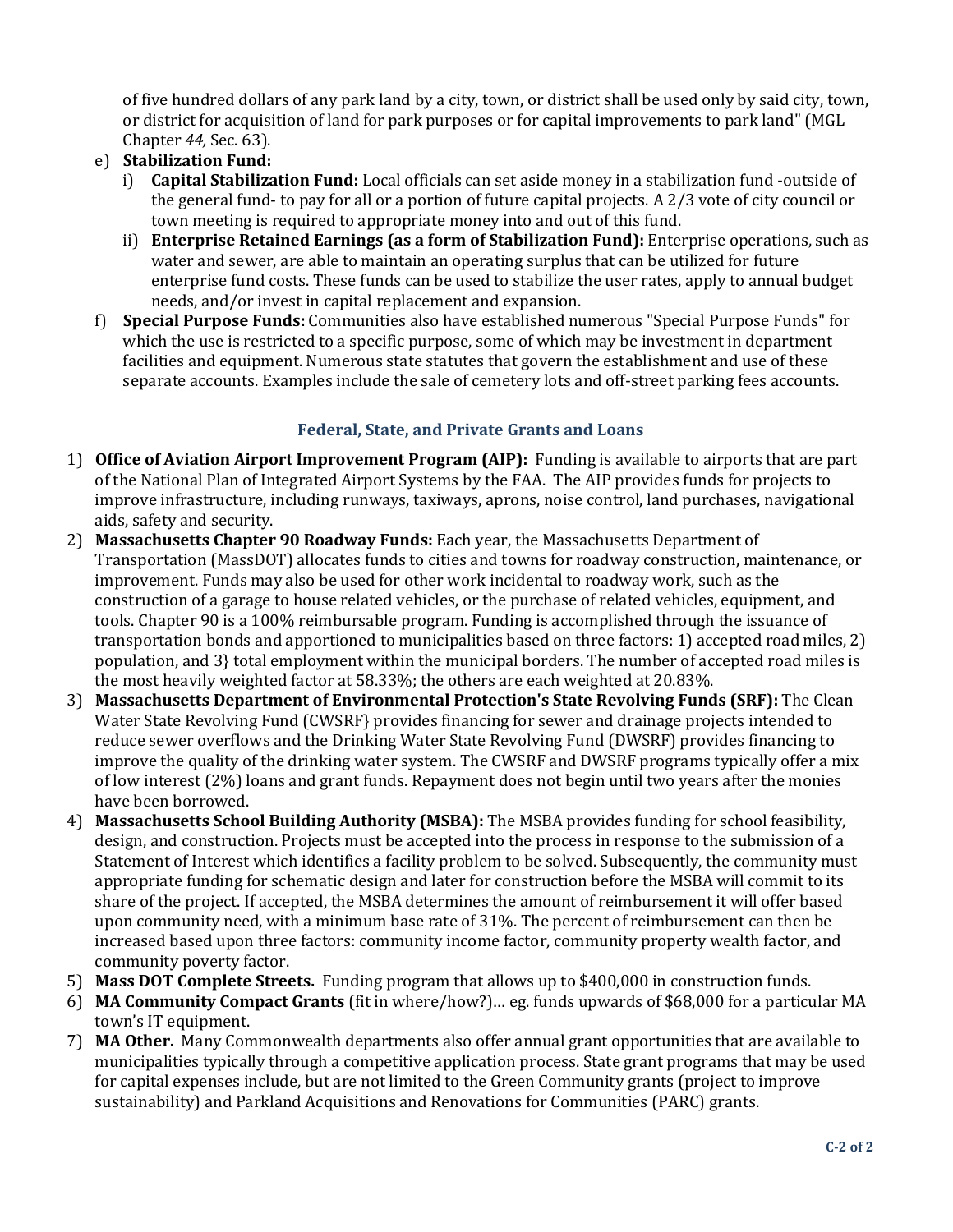| Year | Rate     |
|------|----------|
| 1971 | \$73.00  |
| 1972 | \$73.00  |
| 1973 | \$38.00  |
| 1974 | \$82.00  |
| 1975 | \$86.00  |
| 1976 | \$90.00  |
| 1977 | \$115.00 |
| 1978 | \$129.00 |
| 1979 | \$134.00 |
| 1980 | \$128.00 |

*Note:* In FY 1981 Nantucket was one of the first communities to classify property according to use, conduct a full revaluation of all properties and adopt a split tax rate and residential exemption.

|                  |                    | <b>Rates</b>     |            | <b>Residential</b> | \$\$ Value of    |            |
|------------------|--------------------|------------------|------------|--------------------|------------------|------------|
| <b>Fiscal Yr</b> | <b>Residential</b> | <b>Open Spac</b> | Com/Ind/PP | <b>Exemption</b>   | <b>Exemption</b> | <b>CPA</b> |
| 1981             | \$8.60             | \$6.87           | \$12.94    | 10,000             | \$86.00          |            |
| 1982             | \$8.88             | \$6.85           | \$13.03    | 10,000             | \$88.80          |            |
| 1983             | \$6.34             | \$6.20           | \$9.45     | 11,967             | \$75.87          |            |
| 1984             | \$6.90             | \$6.76           | \$10.98    | 12,000             | \$82.80          |            |
| 1985             | \$7.17             | \$7.02           | \$11.34    | 12,004             | \$86.07          |            |
| 1986             | \$4.03             | \$3.96           | \$6.37     | 20,363             | \$82.06          |            |
| 1987             | \$4.67             | \$4.61           | \$7.44     | 17,485             | \$81.65          |            |
| 1988             | \$5.54             | \$5.47           | \$8.88     | 17,383             | \$96.30          |            |
| 1989             | \$4.03             | \$3.91           | \$7.66     | 63,666             | \$256.57         |            |
| 1990             | \$4.30             | \$4.17           | \$8.16     | 63,972             | \$275.08         |            |
| 1991             | \$4.52             | \$4.44           | \$8.68     | 61,771             | \$279.20         |            |
| 1992             | \$5.41             | \$5.31           | \$10.35    | 51,608             | \$279.20         |            |
| 1993             | \$6.26             | \$6.12           | \$11.89    | 44,585             | \$279.10         |            |
| 1994             | \$6.34             | \$6.20           | \$12.40    | 44,889             | \$284.60         |            |
| 1995             | \$6.56             | \$6.40           | \$12.42    | 45,235             | \$296.74         |            |
| 1996             | \$6.58             | \$6.42           | \$12.47    | 46,052             | \$303.02         |            |
| 1997             | \$6.74             | \$6.53           | \$12.58    | 59,456             | \$400.73         |            |
| 1998             | \$5.25             | \$5.08           | \$9.71     | 80,598             | \$423.14         |            |
| 1999             | \$5.83             | \$5.62           | \$10.71    | 87,689             | \$511.23         |            |
| 2000             | \$5.77             | \$5.55           | \$10.57    | 89,600             | \$516.99         |            |
| 2001             | \$3.94             | \$3.79           | \$7.14     | 151,337            | \$596.27         |            |
| 2002             | \$4.21             | \$4.05           | \$7.62     | 153,165            | \$644.82         | \$19.34    |
| 2003             | \$3.42             | \$3.29           | \$6.11     | 210,261            | \$719.09         | \$21.57    |
| 2004             | \$3.13             | \$3.00           | \$4.73     | 245,258            | \$767.66         | \$23.03    |
| 2005             | \$3.30             | \$3.16           | \$4.99     | 248,178            | \$818.99         | \$24.57    |
| 2006             | \$2.84             | \$2.73           | \$5.06     | 316,472            | \$898.78         | \$26.96    |
| 2007             | \$2.49             | \$2.39           | \$4.46     | 376,097            | \$936.49         | \$28.09    |
| 2008             | \$2.67             | \$2.56           | \$4.77     | 374,402            | \$999.65         | \$29.99    |
| 2009             | \$2.76             | \$2.65           | \$4.92     | 375,319            | \$1,035.88       | \$31.08    |
| 2010             | \$3.01             | \$2.88           | \$5.35     | 360,135            | \$1,084.01       | \$32.52    |
| 2011             | \$3.58             | \$3.42           | \$6.41     | 304,992            | \$1,091.87       | \$32.76    |
| 2012             | \$3.62             | \$3.46           | \$6.47     | 297,869            | \$1,078.29       | \$32.35    |
| 2013             | \$3.67             | \$3.51           | \$6.51     | 303,664            | \$1,114.45       | \$33.43    |
| 2014             | \$3.76             | \$3.60           | \$6.68     | 299,187            | \$1,124.94       | \$33.75    |
| 2015             | \$3.61             | \$3.45           | \$6.38     | 336,917            | \$1,216.27       | \$36.49    |
| 2016             | \$3.36             | \$3.22           | \$5.93     | 362,525            | \$1,218.08       | \$36.54    |
| 2017             | \$3.39             | \$3.24           | \$5.99     | 373,635            | \$1,266.62       | \$38.00    |
| 2018             | \$3.53             | \$3.34           | \$5.97     | 486,050            | \$1,715.76       | \$51.47    |
| 2019             | \$3.36             | \$3.20           | \$5.71     | 518,251            | \$1,741.32       | \$52.24    |
| 2020             | \$3.45             | \$3.29           | \$5.86     | 528,618            | \$1,823.73       | \$54.71    |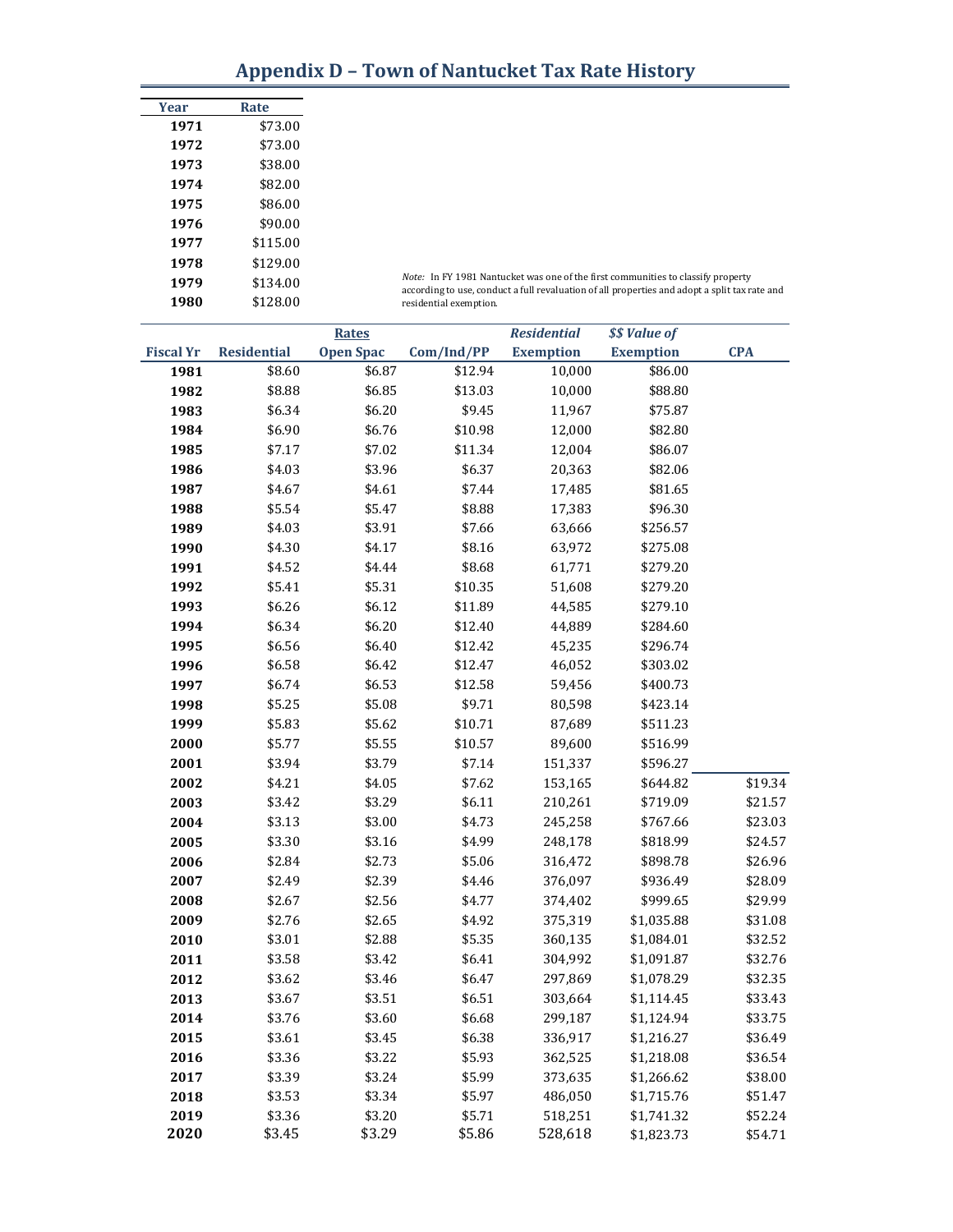#### Town of Nantucket

#### **FY\_\_\_\_ Capital Project Request Form**

| <b>PROJECT INTRODUCTION</b>                                                                                                                                                                                                                                                                                                                                                                                                                                                                                                                                                                                                                                                                                                                                                                                                                                                                     |                                                       |
|-------------------------------------------------------------------------------------------------------------------------------------------------------------------------------------------------------------------------------------------------------------------------------------------------------------------------------------------------------------------------------------------------------------------------------------------------------------------------------------------------------------------------------------------------------------------------------------------------------------------------------------------------------------------------------------------------------------------------------------------------------------------------------------------------------------------------------------------------------------------------------------------------|-------------------------------------------------------|
| Department:                                                                                                                                                                                                                                                                                                                                                                                                                                                                                                                                                                                                                                                                                                                                                                                                                                                                                     | <b>Submittal Date:</b>                                |
| <b>Project Title:</b>                                                                                                                                                                                                                                                                                                                                                                                                                                                                                                                                                                                                                                                                                                                                                                                                                                                                           | <b>Contact Person:</b>                                |
| <b>Project Summary:</b>                                                                                                                                                                                                                                                                                                                                                                                                                                                                                                                                                                                                                                                                                                                                                                                                                                                                         |                                                       |
| <b>Project Location:</b>                                                                                                                                                                                                                                                                                                                                                                                                                                                                                                                                                                                                                                                                                                                                                                                                                                                                        |                                                       |
| Project related to other depts/agencies, explain:                                                                                                                                                                                                                                                                                                                                                                                                                                                                                                                                                                                                                                                                                                                                                                                                                                               |                                                       |
| <b>CLASSIFICATION</b>                                                                                                                                                                                                                                                                                                                                                                                                                                                                                                                                                                                                                                                                                                                                                                                                                                                                           |                                                       |
| Type: (Check all applicable)                                                                                                                                                                                                                                                                                                                                                                                                                                                                                                                                                                                                                                                                                                                                                                                                                                                                    | Nature: (Check all appliable)                         |
| Land or Land Improvements                                                                                                                                                                                                                                                                                                                                                                                                                                                                                                                                                                                                                                                                                                                                                                                                                                                                       | New Asset--if new operation too, explain:             |
| <b>Building or Building Improvement</b>                                                                                                                                                                                                                                                                                                                                                                                                                                                                                                                                                                                                                                                                                                                                                                                                                                                         | Upgrade/Improvement                                   |
| Infrastructure                                                                                                                                                                                                                                                                                                                                                                                                                                                                                                                                                                                                                                                                                                                                                                                                                                                                                  | Replacement                                           |
| Outdoor Asset (park, playing fields, etc.)                                                                                                                                                                                                                                                                                                                                                                                                                                                                                                                                                                                                                                                                                                                                                                                                                                                      | Renovate/Repair                                       |
| Soft Cost (design, study, plans, permitting)                                                                                                                                                                                                                                                                                                                                                                                                                                                                                                                                                                                                                                                                                                                                                                                                                                                    | Decommissioning                                       |
| Vehicles (on or off-road, specialty)                                                                                                                                                                                                                                                                                                                                                                                                                                                                                                                                                                                                                                                                                                                                                                                                                                                            | Heritage/Culture/Legacy/Tradition                     |
| Equipment, Machinery, Fixture, Furniture (long-life, durable)                                                                                                                                                                                                                                                                                                                                                                                                                                                                                                                                                                                                                                                                                                                                                                                                                                   | Purchase                                              |
| Intangible (software, other licenses, permits, covenants)                                                                                                                                                                                                                                                                                                                                                                                                                                                                                                                                                                                                                                                                                                                                                                                                                                       | Lease                                                 |
| <b>PRIORITIZATION</b>                                                                                                                                                                                                                                                                                                                                                                                                                                                                                                                                                                                                                                                                                                                                                                                                                                                                           |                                                       |
| Low/Elective - Dept quality or functional enhancement if funding permits<br>Med./Recommended - Dept necessary functions impaired -- explain:<br>High/Required - Dept mission critical -- explain:<br>(Check all applicable)<br>Imminent threat to public safety or property, explain:<br>Preservation of operations<br>Legal requirement of Federal, State or Local agencies<br>Improvement to infrastructure<br>Improvement in the efficiency and effectiveness of service delivery, explain:<br>Minor<br>Major<br>Alleviation of an overstressed/overburdened situation<br>Supports strategic plan (i.e. master plan, housing prod. plan, facilities maint plan, CWMP, etc.)<br>Results in lower energy consumption<br>Results in lower operations and maintenance costs<br>Phased funding/included in a prior year's budget<br>Scheduled replacement (i.e. motor vehicles, roofs, computers) | If not funded, Alternative Action available--explain: |
| Placeholder -- explain:<br><b>COSTS &amp; FUNDING</b>                                                                                                                                                                                                                                                                                                                                                                                                                                                                                                                                                                                                                                                                                                                                                                                                                                           |                                                       |
|                                                                                                                                                                                                                                                                                                                                                                                                                                                                                                                                                                                                                                                                                                                                                                                                                                                                                                 |                                                       |

#### **Basis for Cost:**

#### **Source of Quote or Estimate:**

| Informal (name source):                  |             |        |             |        |             |        |             |        |             |                |        |  |
|------------------------------------------|-------------|--------|-------------|--------|-------------|--------|-------------|--------|-------------|----------------|--------|--|
| Comparable Valuation                     |             |        |             |        |             |        |             |        |             |                |        |  |
| <b>Historic Reference</b>                |             |        |             |        |             |        |             |        |             |                |        |  |
| Other -- explain:                        |             |        |             |        |             |        |             |        |             |                |        |  |
| Quote (written)                          |             |        |             |        |             |        |             |        |             |                |        |  |
|                                          |             |        |             |        |             |        |             |        |             |                |        |  |
| <b>Bid</b>                               |             |        |             |        |             |        |             |        |             |                |        |  |
| $$$ Amounts $(\pm)$                      | <b>FY19</b> |        | <b>FY20</b> |        | <b>FY21</b> |        | <b>FY22</b> |        | <b>FY23</b> |                | Totals |  |
| Land                                     | \$          | $-$ \$ |             | $-$ \$ |             | $-$ \$ |             | $-$ \$ |             | $\blacksquare$ | \$     |  |
| Aquisition Cost(s):                      |             |        |             |        |             |        |             |        |             |                |        |  |
| <b>Cost Breakdown:</b><br>± Appraisal(s) | \$          | $-$ \$ |             | $-$ \$ |             | $-$ \$ |             | $-$ \$ |             | $\blacksquare$ | \$     |  |

Other Legal: \$ - \$ - \$ - \$ - \$ - \$ - Design \$ - \$ - \$ - \$ - \$ - \$ - Permitting \$ - \$ - \$ - \$ - \$ -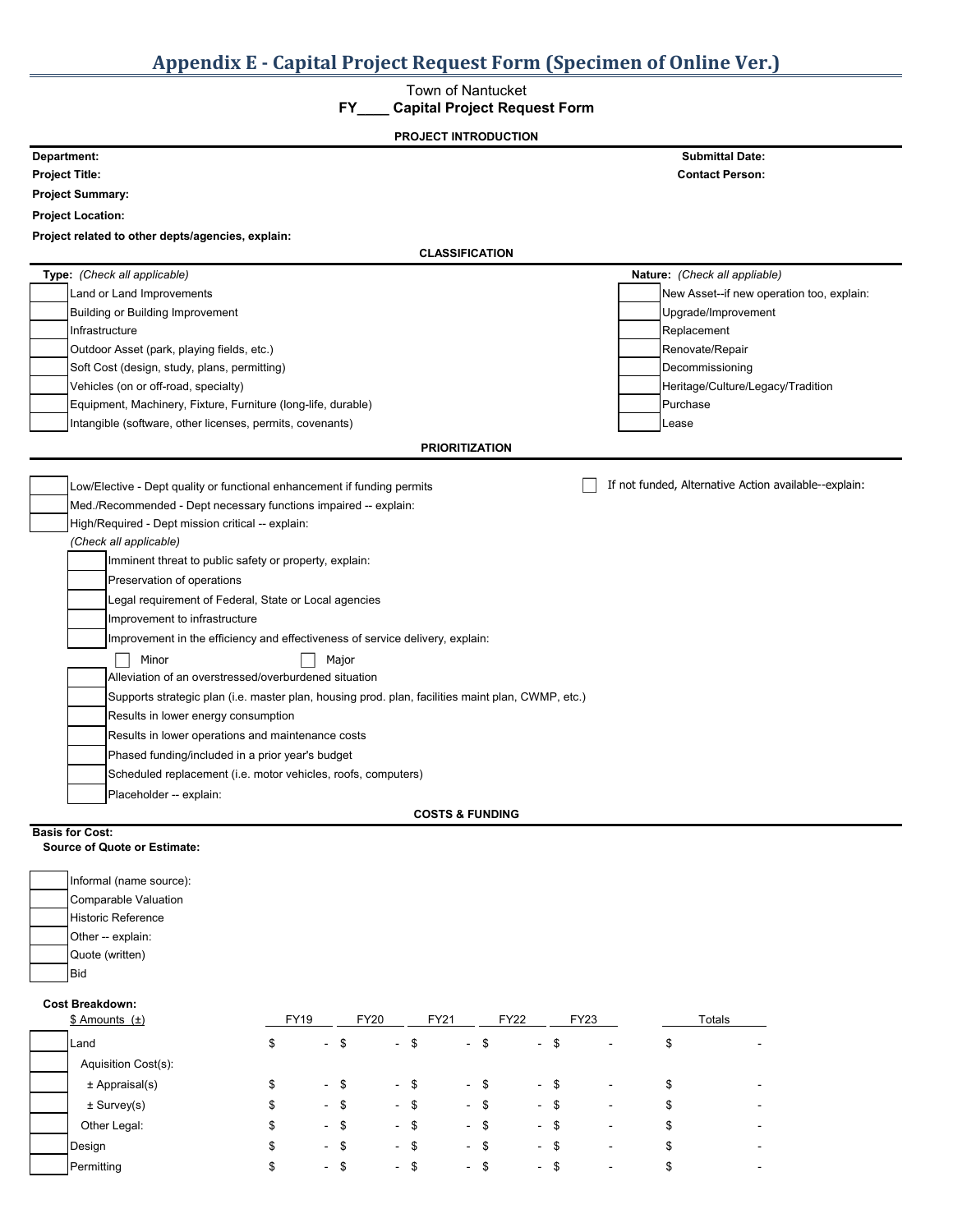| Construction                                                 | \$       |             | \$       | ÷.          | \$       | $\blacksquare$ | \$       |             | \$       |             | \$            |
|--------------------------------------------------------------|----------|-------------|----------|-------------|----------|----------------|----------|-------------|----------|-------------|---------------|
| Equipment or Fixture:                                        |          |             | \$       |             | \$       |                | \$       |             | \$       |             | \$            |
| ±Installation Cost(s)                                        | \$       |             | \$       |             | \$       |                | \$       |             | \$       |             | \$            |
| ±Trade-in/Redemption Cost(s)                                 | \$       |             | \$       |             | \$       |                | \$       |             | \$       |             | \$            |
| OPM (Owner's Project Manager)                                | \$       |             | \$       | ۰           | \$       |                | \$       |             | \$       |             | \$            |
| O+M or Post-Const.                                           | \$       |             | \$       |             | \$       |                | \$       |             | \$       |             | \$            |
| Disposal                                                     |          |             | \$       |             | \$       |                | \$       |             | \$       |             | \$            |
| Contingency                                                  |          |             | \$       |             | \$       |                | \$       |             | \$       |             | \$            |
| Financing                                                    |          |             | \$       |             | \$       |                | \$       |             | \$       |             | \$            |
| Insurance                                                    | S        |             | \$       |             | \$       |                | \$       |             | \$       |             | \$            |
| Other, explain in cost doc.                                  | \$       |             | \$       |             | \$       |                | \$       |             | \$       |             | \$            |
| 'Green' Component(s):<br>Compliance requirement:<br>Explain: | \$<br>\$ |             | \$<br>\$ |             | \$<br>\$ |                | \$<br>\$ |             | \$<br>\$ |             |               |
| Net effect on Operating Budget:                              |          | <b>FY19</b> |          | <b>FY20</b> |          | <b>FY21</b>    |          | <b>FY22</b> |          | <b>FY23</b> | Totals        |
| Maintenance Cost                                             | \$       |             | \$       |             | \$       |                | \$       |             | \$       |             | \$            |
| <b>Personnel Cost</b>                                        | S        |             | \$       |             | \$       |                | \$       |             | \$       |             | \$            |
| <b>Utilities</b>                                             | \$       |             | \$       |             | \$       |                | \$       |             | \$       |             | \$            |
| Total                                                        | \$       | ÷           | \$       |             | \$       |                | \$       |             | \$       |             | \$            |
| <b>Maintenance Plan:</b>                                     |          | <b>FY19</b> |          | <b>FY20</b> |          | <b>FY21</b>    |          | <b>FY22</b> |          | <b>FY23</b> | <b>Totals</b> |
| <b>Annual Cost</b>                                           | \$       |             | \$       |             | \$       |                | \$       |             | \$       |             | \$            |
|                                                              |          |             |          |             |          |                |          |             |          |             | \$            |

Anticipated Useful Life: Average Use Hrs/Day (approx.): Annual Days-in-use (approx.):

**Outsourcing Alternative(s) Applicable( Yes/No) -- explain:**

#### **PROJECT TIMELINE**

**Project Manager:**

**Other Departments Involved in the Project:** 

**Timeline (leading to anticipated completion date):**

|                        | <b>FY19</b> | <b>FY20</b> | FY21 | <b>FY22</b> | FY23 |
|------------------------|-------------|-------------|------|-------------|------|
| Procurement            |             |             |      |             |      |
| Aquisition             |             |             |      |             |      |
| Design                 |             |             |      |             |      |
| Permitting             |             |             |      |             |      |
| Construction           |             |             |      |             |      |
| Substantial Comp.      |             |             |      |             |      |
| <b>Full Completion</b> |             |             |      |             |      |
| One-time:              |             |             |      |             |      |
| Decommission           |             |             |      |             |      |
| Removal                |             |             |      |             |      |
| Installation           | --          |             |      |             |      |
| <b>Final Delivery</b>  |             |             |      |             |      |

#### **SUPPLEMENTAL DOCUMENTS REQUIRED**

Detailed Project Description and Photos

 $\Box$ Basis for Cost

 $\Box$ 

Documentation for Operating Budget Impact

 $\Box$ Summary Plan for Maintenance